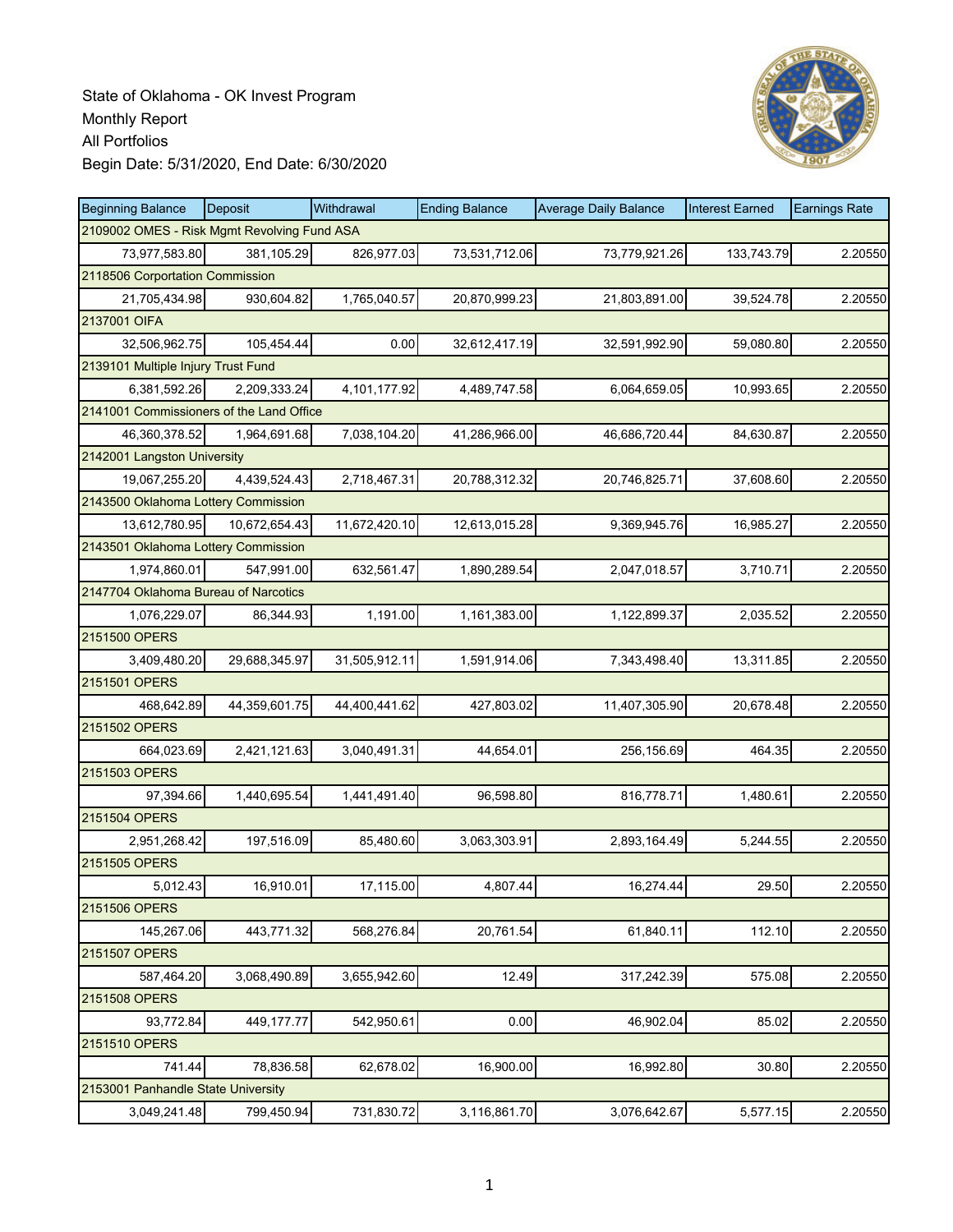| <b>Beginning Balance</b>                  | Deposit        | Withdrawal     | <b>Ending Balance</b> | <b>Average Daily Balance</b> | <b>Interest Earned</b> | <b>Earnings Rate</b> |  |  |  |
|-------------------------------------------|----------------|----------------|-----------------------|------------------------------|------------------------|----------------------|--|--|--|
| 2155701 OK Police Pension                 |                |                |                       |                              |                        |                      |  |  |  |
| 20,114,236.64                             | 5,113,656.94   | 12,222,486.35  | 13,005,407.23         | 20,701,862.78                | 37,527.09              | 2.20550              |  |  |  |
| 2169502 Tax Commission                    |                |                |                       |                              |                        |                      |  |  |  |
| 360,229,713.06                            | 399,257,458.76 | 356,490,757.61 | 402,996,414.21        | 173,582,662.28               | 314,660.19             | 2.20550              |  |  |  |
| 2169520 Tax Commission                    |                |                |                       |                              |                        |                      |  |  |  |
| 1,410,596.26                              | 4,621,343.22   | 4,857,885.43   | 1,174,054.05          | 5,092,800.22                 | 9,231.92               | 2.20550              |  |  |  |
| 2169521 Tax Commission                    |                |                |                       |                              |                        |                      |  |  |  |
| 61,263,767.55                             | 66,011,591.16  | 61,635,883.30  | 65,639,475.41         | 31,301,516.35                | 56,741.50              | 2.20550              |  |  |  |
| 2174007 State Treasurer                   |                |                |                       |                              |                        |                      |  |  |  |
| 1,756,165.16                              | 148,507.29     | 0.00           | 1,904,672.45          | 1,899,722.21                 | 3,443.70               | 2.20550              |  |  |  |
| 2183006 DHS - CSED                        |                |                |                       |                              |                        |                      |  |  |  |
| 70,751,077.33                             | 8,380,765.38   | 40,717,519.79  | 38,414,322.92         | 55,854,320.26                | 101,249.35             | 2.20550              |  |  |  |
| 7200039 Oklahoma Boll Weevil Eradication  |                |                |                       |                              |                        |                      |  |  |  |
| 3,112,416.44                              | 15,118.62      | 40,459.51      | 3,087,075.55          | 3,112,176.17                 | 5,641.57               | 2.20550              |  |  |  |
| 7200320 Department of Wildlife            |                |                |                       |                              |                        |                      |  |  |  |
| 2,603,995.67                              | 4,614,572.86   | 3,719,136.31   | 3,499,432.22          | 3,804,089.89                 | 6,895.82               | 2.20550              |  |  |  |
| 7200359 OERB                              |                |                |                       |                              |                        |                      |  |  |  |
| 15,917,982.08                             | 680,127.32     | 2,625,645.22   | 13,972,464.18         | 15,232,907.86                | 27,613.30              | 2.20550              |  |  |  |
| 7200370 OIFA                              |                |                |                       |                              |                        |                      |  |  |  |
| 753,276.58                                | 11,376.57      | 97,679.79      | 666,973.36            | 730, 153. 75                 | 1,323.58               | 2.20550              |  |  |  |
| 7200391 Multiple Injury Trust Fund        |                |                |                       |                              |                        |                      |  |  |  |
| 85,957.22                                 | 150,239.11     | 164,782.70     | 71,413.63             | 137,043.51                   | 248.42                 | 2.20550              |  |  |  |
| 7200410 Commissioners of the Land Office  |                |                |                       |                              |                        |                      |  |  |  |
| 1,293,107.38                              | 894,835.83     | 61,950.33      | 2,125,992.88          | 1,433,042.89                 | 2,597.73               | 2.20550              |  |  |  |
| 7200435 Oklahoma Lottery Commission       |                |                |                       |                              |                        |                      |  |  |  |
| 9,753,191.41                              | 12,241,414.36  | 7,441,948.91   | 14,552,656.86         | 15,943,965.88                | 28,902.26              | 2.20550              |  |  |  |
| 7200515 OPERS                             |                |                |                       |                              |                        |                      |  |  |  |
| 255,439.35                                | 650,000.00     | 545,431.85     | 360,007.50            | 582,076.18                   | 1,055.15               | 2.20550              |  |  |  |
| 7200557 Oklahoma Police Pension           |                |                |                       |                              |                        |                      |  |  |  |
| 0.00                                      | 102,057.31     | 102,057.31     | 0.00                  | 15,537.04                    | 28.16                  | 2.20550              |  |  |  |
| 7200588 Real Estate Commission            |                |                |                       |                              |                        |                      |  |  |  |
| 326,569.54                                | 110,030.68     | 85,227.67      | 351,372.55            | 382,391.55                   | 693.18                 | 2.20550              |  |  |  |
| 7200830 Department of Human Services      |                |                |                       |                              |                        |                      |  |  |  |
| 54,453.47                                 | 103.04         | 0.00           | 54,556.51             | 54,553.08                    | 98.89                  | 2.20550              |  |  |  |
| 7201825 University Hospitals Authority    |                |                |                       |                              |                        |                      |  |  |  |
| 2,198,266.79                              | 4,439.38       | 55.00          | 2,202,651.17          | 2,202,523.36                 | 3,992.60               | 2.20550              |  |  |  |
| 7205090 OMES Risk Management Division/DSC |                |                |                       |                              |                        |                      |  |  |  |
| 49,737,323.06                             | 154,184.43     | 1,222,745.57   | 48,668,761.92         | 49,044,972.50                | 88,905.77              | 2.20550              |  |  |  |
| 7205204 JM Davis Arms & Historical Museum |                |                |                       |                              |                        |                      |  |  |  |
| 3,439.06                                  | 6.51           | 0.00           | 3,445.57              | 3,445.35                     | 6.25                   | 2.20550              |  |  |  |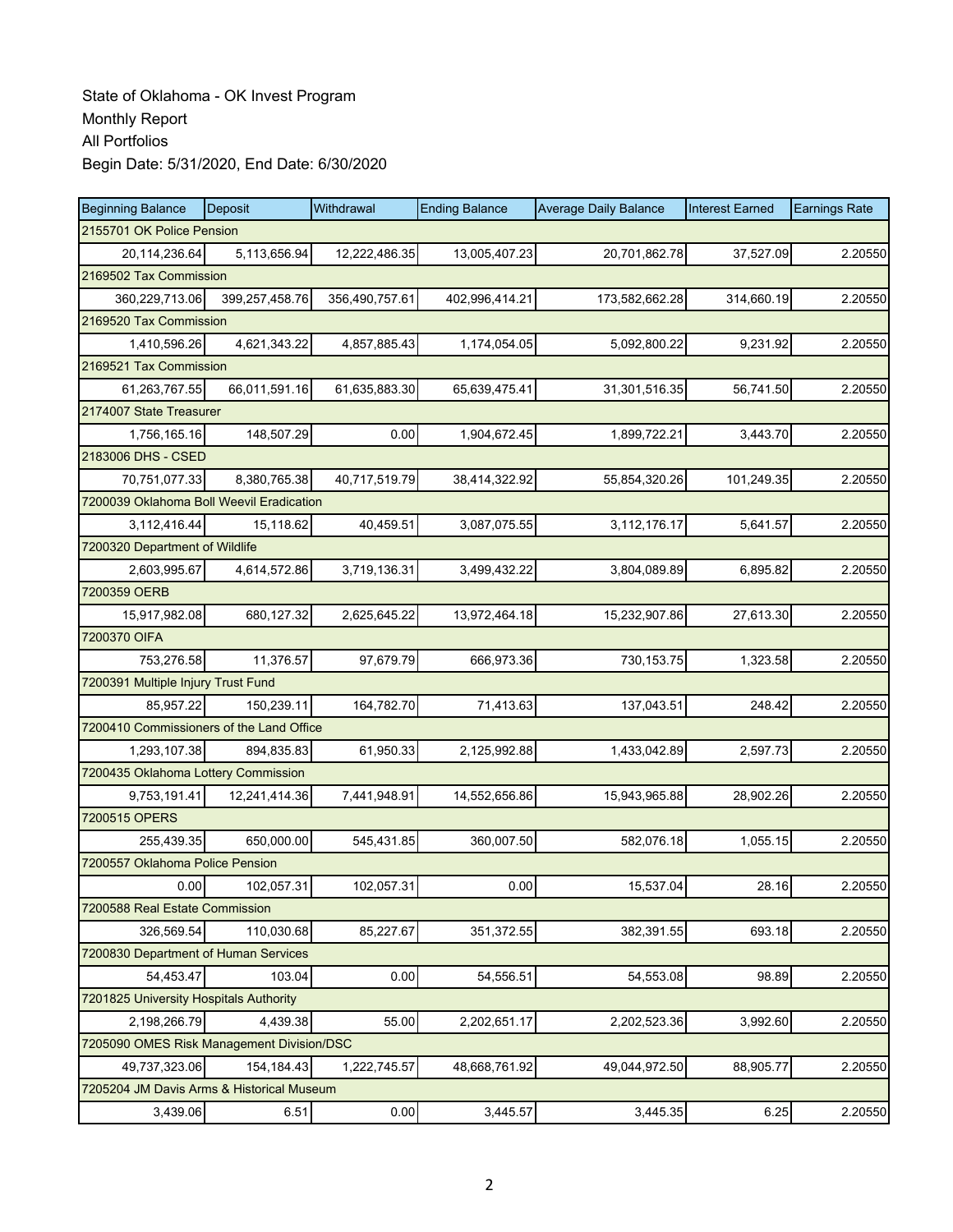| <b>Beginning Balance</b>                          | Deposit                                | Withdrawal   | <b>Ending Balance</b> | <b>Average Daily Balance</b> | <b>Interest Earned</b> | <b>Earnings Rate</b> |  |  |  |  |
|---------------------------------------------------|----------------------------------------|--------------|-----------------------|------------------------------|------------------------|----------------------|--|--|--|--|
| 7205320 Department of Wildlife                    |                                        |              |                       |                              |                        |                      |  |  |  |  |
| 861.001.11                                        | 28,008.79                              | 90,861.65    | 798,148.25            | 834,399.84                   | 1,512.55               | 2.20550              |  |  |  |  |
|                                                   | 7205359 Sustaining OK Energy Resources |              |                       |                              |                        |                      |  |  |  |  |
| 5,786,495.84                                      | 100,973.22                             | 132,940.49   | 5,754,528.57          | 5,837,730.98                 | 10,582.29              | 2.20550              |  |  |  |  |
| 7205435 Oklahoma Lottery Commission               |                                        |              |                       |                              |                        |                      |  |  |  |  |
| 169,992.91                                        | 511.62                                 | 0.00         | 170,504.53            | 170,487.48                   | 309.05                 | 2.20550              |  |  |  |  |
| 7205515 OPERS                                     |                                        |              |                       |                              |                        |                      |  |  |  |  |
| 153,722.64                                        | 69,049.01                              | 0.00         | 222,771.65            | 178,679.07                   | 323.90                 | 2.20550              |  |  |  |  |
| 7205563 OK Bd for Private Vocational Schools      |                                        |              |                       |                              |                        |                      |  |  |  |  |
| 96,000.87                                         | 5,158.58                               | 12,622.03    | 88,537.42             | 93,353.60                    | 169.23                 | 2.20550              |  |  |  |  |
| 7205630 Oklahoma Department of Securities         |                                        |              |                       |                              |                        |                      |  |  |  |  |
| 933,751.91                                        | 2,766.79                               | 2,800.00     | 933,718.70            | 935,333.14                   | 1,695.52               | 2.20550              |  |  |  |  |
| 7205807 Oklahoma Health Care Authority            |                                        |              |                       |                              |                        |                      |  |  |  |  |
| 4,880,514.53                                      | 888,091.99                             | 1,787,931.71 | 3,980,674.81          | 4,911,685.20                 | 8,903.61               | 2.20550              |  |  |  |  |
| 7210270 State Election Board                      |                                        |              |                       |                              |                        |                      |  |  |  |  |
| 4,436,614.76                                      | 8,395.61                               | 1,189.66     | 4,443,820.71          | 4,443,822.34                 | 8,055.49               | 2.20550              |  |  |  |  |
| 7210320 Department of Wildlife                    |                                        |              |                       |                              |                        |                      |  |  |  |  |
| 6,258,051.72                                      | 228,061.61                             | 216,009.05   | 6,270,104.28          | 6,209,294.00                 | 11,255.83              | 2.20550              |  |  |  |  |
| 7210350 Oklahoma Historical Society               |                                        |              |                       |                              |                        |                      |  |  |  |  |
| 28.73                                             | 0.05                                   | 0.00         | 28.78                 | 28.78                        | 0.05                   | 2.20550              |  |  |  |  |
| 7210400 Office of Juvenile Affairs                |                                        |              |                       |                              |                        |                      |  |  |  |  |
| 31,074.84                                         | 58.80                                  | 0.00         | 31,133.64             | 31,131.68                    | 56.43                  | 2.20550              |  |  |  |  |
| 7210410 Commissioners of the Land Office          |                                        |              |                       |                              |                        |                      |  |  |  |  |
| 7,949,277.98                                      | 15,042.75                              | 0.00         | 7,964,320.73          | 7,963,819.31                 | 14,436.33              | 2.20550              |  |  |  |  |
| 7210515 OPERS                                     |                                        |              |                       |                              |                        |                      |  |  |  |  |
| 52,397.46                                         | 20,400.41                              | 0.00         | 72,797.87             | 58,511.51                    | 106.07                 | 2.20550              |  |  |  |  |
| 7210570 State Board of Licensure for Professional |                                        |              |                       |                              |                        |                      |  |  |  |  |
| 360,826.94                                        | 682.81                                 | 0.00         | 361,509.75            | 361,486.99                   | 655.28                 | 2.20550              |  |  |  |  |
| 7210588 Real Estate Commission                    |                                        |              |                       |                              |                        |                      |  |  |  |  |
| 451,836.14                                        | 41,441.15                              | 6,946.59     | 486,330.70            | 481,692.67                   | 873.18                 | 2.20550              |  |  |  |  |
| 7215270 State of Oklahoma Election Board          |                                        |              |                       |                              |                        |                      |  |  |  |  |
| 4,992,766.83                                      | 5,829,876.67                           | 130,704.76   | 10,691,938.74         | 5,123,544.25                 | 9,287.65               | 2.20550              |  |  |  |  |
| 7215320 Department of Wildlife                    |                                        |              |                       |                              |                        |                      |  |  |  |  |
| 3,501,002.22                                      | 41,146.70                              | 0.00         | 3,542,148.92          | 3,529,267.36                 | 6,397.64               | 2.20550              |  |  |  |  |
| 7215566 Tourism & Recreation Department           |                                        |              |                       |                              |                        |                      |  |  |  |  |
| 12,866,596.43                                     | 3,177,486.96                           | 2,247,950.72 | 13,796,132.67         | 13,778,357.46                | 24,976.58              | 2.20550              |  |  |  |  |
| 7215585 Department of Public Safety               |                                        |              |                       |                              |                        |                      |  |  |  |  |
| 444,305.16                                        | 852.12                                 | 38,687.03    | 406,470.25            | 436, 133. 73                 | 790.60                 | 2.20550              |  |  |  |  |
| 7215670 JD McCarty Center                         |                                        |              |                       |                              |                        |                      |  |  |  |  |
| 882,089.69                                        | 1,748.84                               | 4,350.00     | 879,488.53            | 880,815.44                   | 1,596.69               | 2.20550              |  |  |  |  |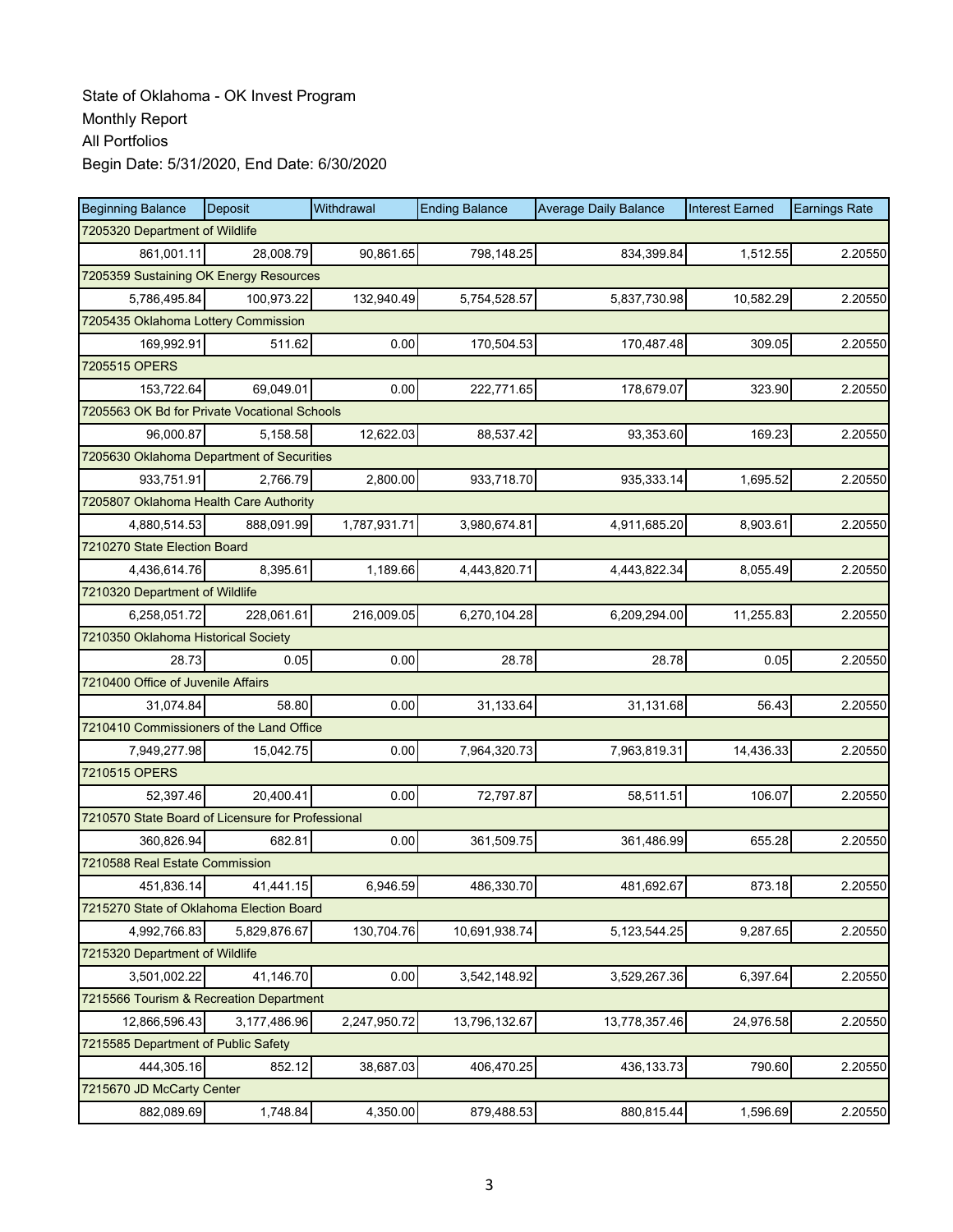| <b>Beginning Balance</b>                      | Deposit      | Withdrawal   | <b>Ending Balance</b> | <b>Average Daily Balance</b> | <b>Interest Earned</b> | <b>Earnings Rate</b> |  |  |  |
|-----------------------------------------------|--------------|--------------|-----------------------|------------------------------|------------------------|----------------------|--|--|--|
| 7215825 University Hospitals Authority        |              |              |                       |                              |                        |                      |  |  |  |
| 2,252,264.05                                  | 16,788.03    | 12,701.78    | 2,256,350.30          | 2,256,518.22                 | 4,090.48               | 2.20550              |  |  |  |
| 7216805 Department of Rehabilitation Services |              |              |                       |                              |                        |                      |  |  |  |
| 792,829.67                                    | 6,476.11     | 14,462.86    | 784,842.92            | 790,618.42                   | 1,433.19               | 2.20550              |  |  |  |
| 7220090 OSF Building Project Fund             |              |              |                       |                              |                        |                      |  |  |  |
| 0.42                                          | 0.00         | 0.00         | 0.42                  | 0.42                         | 0.00                   | 2.20550              |  |  |  |
| 7220320 Dept of Wildlife Conservation         |              |              |                       |                              |                        |                      |  |  |  |
| 3,823,390.96                                  | 475,682.70   | 282,763.21   | 4,016,310.45          | 4,061,974.25                 | 7,363.30               | 2.20550              |  |  |  |
| 7220585 Department of Public Safety           |              |              |                       |                              |                        |                      |  |  |  |
| 4,634,448.37                                  | 8,850.84     | 30,642.56    | 4,612,656.65          | 4,631,089.91                 | 8,394.96               | 2.20550              |  |  |  |
| 7220830 Department of Human Services          |              |              |                       |                              |                        |                      |  |  |  |
| 13,455.13                                     | 25.46        | 0.00         | 13,480.59             | 13,479.74                    | 24.44                  | 2.20550              |  |  |  |
| 7225040 Department of Agriculture             |              |              |                       |                              |                        |                      |  |  |  |
| 376,640.88                                    | 1,720.82     | 10,000.00    | 368,361.70            | 372,987.67                   | 676.13                 | 2.20550              |  |  |  |
| 7225830 Department of Human Services          |              |              |                       |                              |                        |                      |  |  |  |
| 300,863.96                                    | 25,889.47    | 0.00         | 326,753.43            | 314,903.53                   | 570.84                 | 2.20550              |  |  |  |
| 7230220 Oklahoma Crime Victims Compensation   |              |              |                       |                              |                        |                      |  |  |  |
| 2,890,925.71                                  | 319,819.11   | 415,418.94   | 2,795,325.88          | 2,879,718.96                 | 5,220.18               | 2.20550              |  |  |  |
| 7230345 Department of Transportation          |              |              |                       |                              |                        |                      |  |  |  |
| 1,474,451.42                                  | 429,316.71   | 614,145.63   | 1,289,622.50          | 1,354,909.21                 | 2,456.10               | 2.20550              |  |  |  |
| 7230695 Tax Commission                        |              |              |                       |                              |                        |                      |  |  |  |
| 1,004,042.29                                  | 1,090,708.08 | 1,090,708.08 | 1,004,042.29          | 1,124,629.08                 | 2,038.66               | 2.20550              |  |  |  |
| 7230807 Health Care Authority                 |              |              |                       |                              |                        |                      |  |  |  |
| 76,122.38                                     | 6,896,669.20 | 6,970,327.00 | 2,464.58              | 1,809,509.43                 | 3,280.17               | 2.20550              |  |  |  |
| 7235605 Regents for Higher Education          |              |              |                       |                              |                        |                      |  |  |  |
| 638,727.98                                    | 859,435.63   | 2,000.00     | 1,496,163.61          | 1,268,664.72                 | 2,299.76               | 2.20550              |  |  |  |
| 7240807 Health Care Authority                 |              |              |                       |                              |                        |                      |  |  |  |
| 13,568,144.70                                 | 25,675.57    | 0.00         | 13,593,820.27         | 13,592,964.42                | 24,640.51              | 2.20550              |  |  |  |
| 7244090 OMES Dept of Central Services         |              |              |                       |                              |                        |                      |  |  |  |
| 967,273.72                                    | 212,539.63   | 132,119.92   | 1,047,693.43          | 980,140.88                   | 1,776.74               | 2.20550              |  |  |  |
| 7245807 Health Care Authority                 |              |              |                       |                              |                        |                      |  |  |  |
| 15,235,502.44                                 | 3,216,826.48 | 1,620,849.96 | 16,831,478.96         | 16,407,045.60                | 29,741.70              | 2.20550              |  |  |  |
| 7255090 Department of Central Services        |              |              |                       |                              |                        |                      |  |  |  |
| 1,125,486.47                                  | 2,174.06     | 49,695.00    | 1,077,965.53          | 1,125,928.59                 | 2,041.02               | 2.20550              |  |  |  |
| 7255585 Oklahoma Dept of Public Safety        |              |              |                       |                              |                        |                      |  |  |  |
| 10,799.23                                     | 20.44        | 0.00         | 10,819.67             | 10,818.99                    | 19.61                  | 2.20550              |  |  |  |
| 7260090 OMES Risk Management Division         |              |              |                       |                              |                        |                      |  |  |  |
| 5,508,377.74                                  | 10,424.48    | 7,281.81     | 5,511,520.41          | 5,516,533.95                 | 10,000.04              | 2.20550              |  |  |  |
| 7265090 Risk Management Fund                  |              |              |                       |                              |                        |                      |  |  |  |
| 304,211.71                                    | 300,483.52   | 315,078.25   | 289,616.98            | 233,186.06                   | 422.71                 | 2.20550              |  |  |  |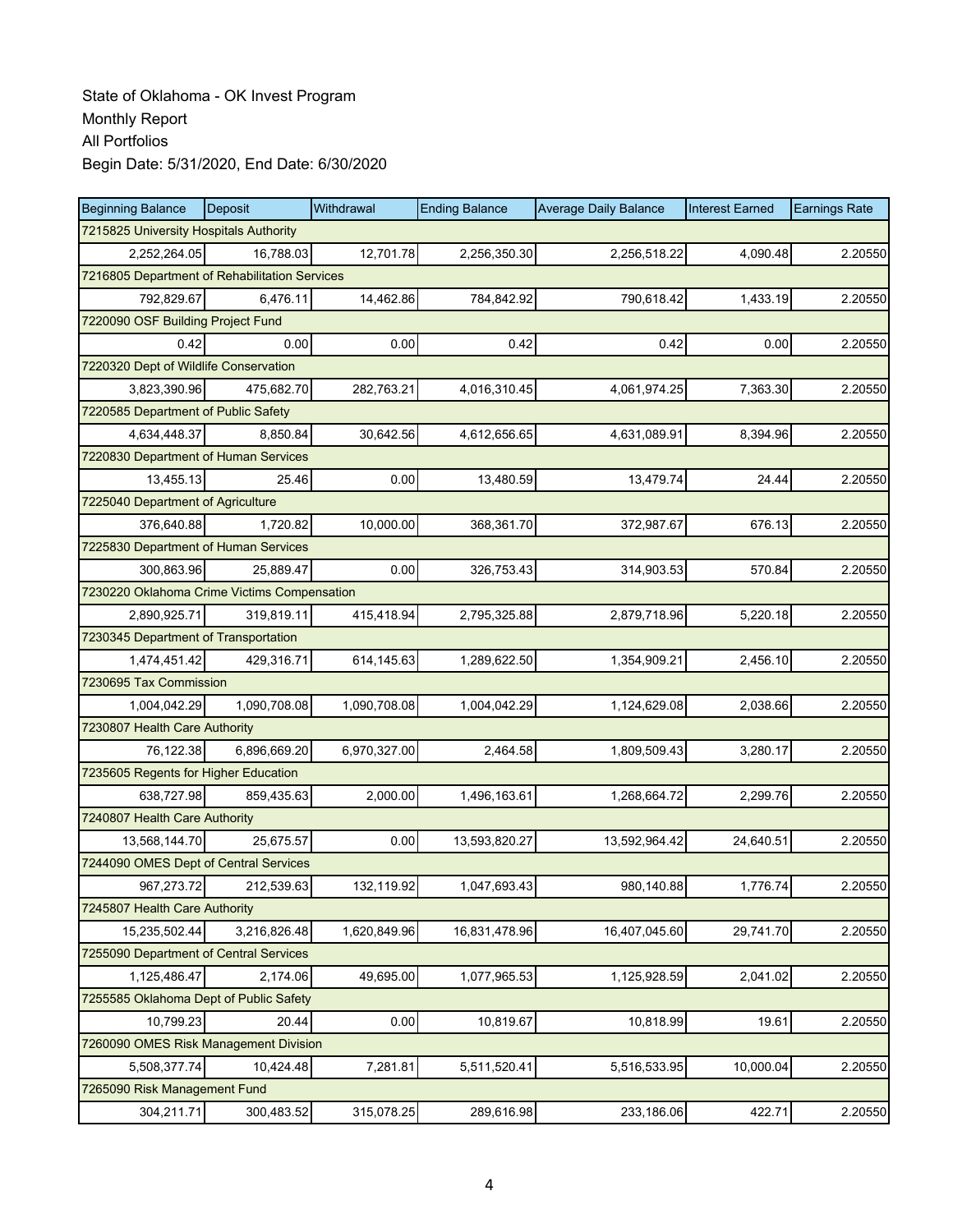| <b>Beginning Balance</b>                           | Deposit      | Withdrawal   | <b>Ending Balance</b> | <b>Average Daily Balance</b> | <b>Interest Earned</b> | <b>Earnings Rate</b> |  |  |  |
|----------------------------------------------------|--------------|--------------|-----------------------|------------------------------|------------------------|----------------------|--|--|--|
| 7275740 OST - SEED                                 |              |              |                       |                              |                        |                      |  |  |  |
| 30,420.67                                          | 58.24        | 549.84       | 29,929.07             | 30,312.02                    | 54.95                  | 2.20550              |  |  |  |
| 7280090 OMES DCS Property Distribution             |              |              |                       |                              |                        |                      |  |  |  |
| 775,860.76                                         | 72,246.04    | 60,706.61    | 787,400.19            | 786,063.77                   | 1,424.93               | 2.20550              |  |  |  |
| 7280345 Department of Transportation               |              |              |                       |                              |                        |                      |  |  |  |
| 57,680.01                                          | 380,159.66   | 264,677.53   | 173,162.14            | 244,021.83                   | 442.35                 | 2.20550              |  |  |  |
| 7285345 Department of Transportation               |              |              |                       |                              |                        |                      |  |  |  |
| 223,964,326.26                                     | 5.546.784.79 | 6,240,463.32 | 223,270,647.73        | 224,542,288.04               | 407,036.73             | 2.20550              |  |  |  |
| 7295090 Emergency & Transportation                 |              |              |                       |                              |                        |                      |  |  |  |
| 4,657,546.52                                       | 1,406,000.00 | 1,966,263.56 | 4,097,282.96          | 4,196,804.40                 | 7,607.71               | 2.20550              |  |  |  |
| 7296150 University of Science & Arts               |              |              |                       |                              |                        |                      |  |  |  |
| 40.84                                              | 0.08         | 0.00         | 40.92                 | 40.92                        | 0.07                   | 2.20550              |  |  |  |
| 7303000 Tobacco Litigation Escrow Fund             |              |              |                       |                              |                        |                      |  |  |  |
| 29,606.91                                          | 56.03        | 0.00         | 29,662.94             | 29,661.07                    | 53.77                  | 2.20550              |  |  |  |
| 7360566 Tourism & Recreation Department            |              |              |                       |                              |                        |                      |  |  |  |
| 6,532,151.23                                       | 19,890.46    | 0.00         | 6,552,041.69          | 6,551,502.49                 | 11,876.17              | 2.20550              |  |  |  |
| 7401105 OCIA NACEA Construction Series 2018B       |              |              |                       |                              |                        |                      |  |  |  |
| 12.636.965.51                                      | 33,948.47    | 2,054,857.00 | 10,616,056.98         | 11,568,558.48                | 20,970.79              | 2.20550              |  |  |  |
| 7402105 OCIA Tourism Construction Fund Series 2018 |              |              |                       |                              |                        |                      |  |  |  |
| 9,565,862.94                                       | 18,101.88    | 0.00         | 9,583,964.82          | 9,583,361.42                 | 17,372.14              | 2.20550              |  |  |  |
| 7403292 Oklahoma Department of Environmental Quali |              |              |                       |                              |                        |                      |  |  |  |
| 92,159.77                                          | 174.40       | 0.00         | 92,334.17             | 92,328.36                    | 167.37                 | 2.20550              |  |  |  |
| 7405220 District Attorneys Council                 |              |              |                       |                              |                        |                      |  |  |  |
| 6,105,756.38                                       | 26,029.42    | 275,145.26   | 5,856,640.54          | 6,040,650.42                 | 10,950.13              | 2.20550              |  |  |  |
| 7406105 OCIA Tourism Revenue Fund Series 2018A     |              |              |                       |                              |                        |                      |  |  |  |
| 43,413.33                                          | 68.99        | 43,129.16    | 353.16                | 31,978.91                    | 57.97                  | 2.20550              |  |  |  |
| 7408105 OCIA                                       |              |              |                       |                              |                        |                      |  |  |  |
| 542,358.96                                         | 796.28       | 538,259.90   | 4,895.34              | 399,592.72                   | 724.36                 | 2.20550              |  |  |  |
| 7409105 OCIA NACEA Revenue Series 2018B            |              |              |                       |                              |                        |                      |  |  |  |
| 221.16                                             | 88,978.06    | 88,961.35    | 237.87                | 23,960.34                    | 43.43                  | 2.20550              |  |  |  |
| 7410105 OCIA Capitol Repair Construction Series 20 |              |              |                       |                              |                        |                      |  |  |  |
| 351,934.07                                         | 9,933.49     | 1,956,732.61 | $-1,594,865.05$       | $-645,702.14$                | 0.00                   | 2.20550              |  |  |  |
| 7411105 OCIA Capitol Repair Revenue Series 2018C   |              |              |                       |                              |                        |                      |  |  |  |
| 3,051.13                                           | 436,245.86   | 435,548.86   | 3,748.13              | 192,462.74                   | 348.88                 | 2.20550              |  |  |  |
| 7412105 OCIA                                       |              |              |                       |                              |                        |                      |  |  |  |
| 1,261,632.32                                       | 2,004.81     | 1,253,691.66 | 9,945.47              | 929,252.53                   | 1,684.49               | 2.20550              |  |  |  |
| 7415105 OCIA DOC Construction Series 2018D         |              |              |                       |                              |                        |                      |  |  |  |
| 88,335,798.37                                      | 25,614.20    | 5,429,299.58 | 82,932,112.99         | 83,871,894.46                | 152,037.91             | 2.20550              |  |  |  |
| 7416000 OSF - Oil Overcharge                       |              |              |                       |                              |                        |                      |  |  |  |
| 287,716.97                                         | 544.46       | 0.00         | 288,261.43            | 288,243.28                   | 522.51                 | 2.20550              |  |  |  |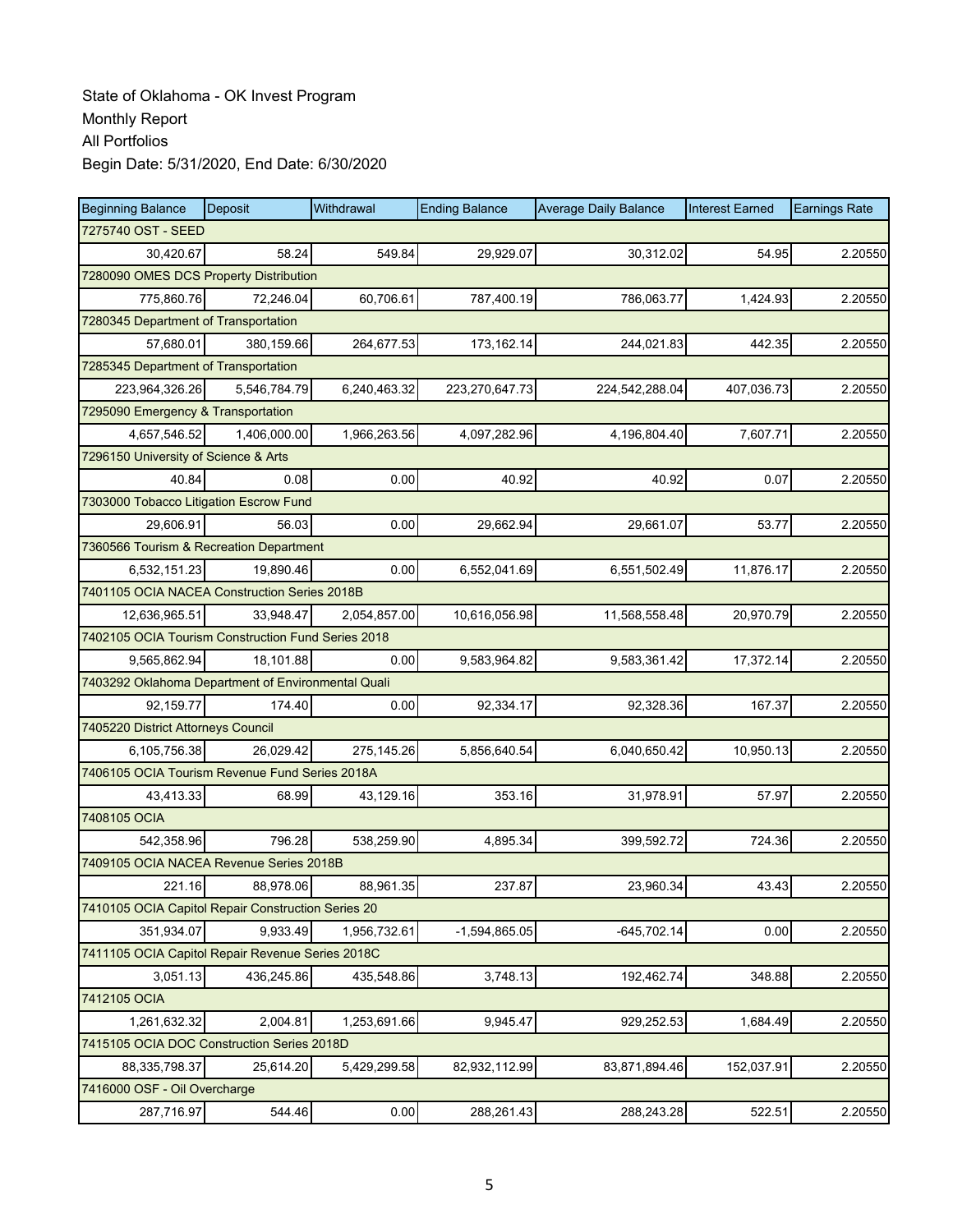| <b>Beginning Balance</b>              | Deposit      | Withdrawal   | <b>Ending Balance</b> | <b>Average Daily Balance</b> | <b>Interest Earned</b> | <b>Earnings Rate</b> |
|---------------------------------------|--------------|--------------|-----------------------|------------------------------|------------------------|----------------------|
| 7416105 OCIA DOC Revenue Series 2018D |              |              |                       |                              |                        |                      |
| 5.701.35                              | 912,112.86   | 910,934.38   | 6,879.83              | 401,578.78                   | 727.96                 | 2.20550              |
| 7416160 Department of Commerce        |              |              |                       |                              |                        |                      |
| 2,941,580.18                          | 10,117.06    | 0.00         | 2,951,697.24          | 2,949,232.89                 | 5,346.19               | 2.20550              |
| 7419105 OCIA                          |              |              |                       |                              |                        |                      |
| 867,255.91                            | 197,645.31   | 1,051,677.09 | 13,224.13             | 692,880.12                   | 1,256.01               | 2.20550              |
| 7420105 OCIA                          |              |              |                       |                              |                        |                      |
| 5.241.885.62                          | 34,315.32    | 0.00         | 5,276,200.94          | 5,257,979.98                 | 9,531.35               | 2.20550              |
| 7424105 OCIA                          |              |              |                       |                              |                        |                      |
| 208,509.36                            | 192.11       | 207,268.75   | 1,432.72              | 153,423.40                   | 278.12                 | 2.20550              |
| 7426000 OSF - Oil Overcharge          |              |              |                       |                              |                        |                      |
| 2,404,022.12                          | 4,549.23     | 0.00         | 2,408,571.35          | 2,408,419.71                 | 4,365.84               | 2.20550              |
| 7426160 Department of Commerce        |              |              |                       |                              |                        |                      |
| 13,234,794.99                         | 84,768.23    | 0.00         | 13,319,563.22         | 13,316,632.95                | 24,139.59              | 2.20550              |
| 7427105 OCIA-Revenue Series 2019B     |              |              |                       |                              |                        |                      |
| 37,572,821.94                         | 103,457.43   | 0.00         | 37,676,279.37         | 37,650,180.43                | 68,249.98              | 2.20550              |
| 7428105 OCIA Endowed Chairs Fund      |              |              |                       |                              |                        |                      |
| 964,656.64                            | 1,416.29     | 957,365.88   | 8,707.05              | 710,728.15                   | 1,288.37               | 2.20550              |
| 7429105 OCIA                          |              |              |                       |                              |                        |                      |
| 1.38                                  | 0.00         | 0.00         | 1.38                  | 1.38                         | 0.00                   | 2.20550              |
| 7430010 Oklahoma State University     |              |              |                       |                              |                        |                      |
| 3,497,302.67                          | 2,500,900.00 | 4,662,898.55 | 1,335,304.12          | 2,717,406.24                 | 4,925.95               | 2.20550              |
| 7430011 Oklahoma State University     |              |              |                       |                              |                        |                      |
| 1,124,488.31                          | 1,929,486.71 | 1,689,162.99 | 1,364,812.03          | 1,604,804.73                 | 2,909.09               | 2.20550              |
| 7430012 Oklahoma State University     |              |              |                       |                              |                        |                      |
| 1,257,164.52                          | 1,500,000.00 | 1,305,773.57 | 1,451,390.95          | 1,481,512.25                 | 2,685.60               | 2.20550              |
| 7430013 Oklahoma State University     |              |              |                       |                              |                        |                      |
| 1,071,211.12                          | 501,945.12   | 71,056.41    | 1,502,099.83          | 1,423,322.81                 | 2,580.11               | 2.20550              |
| 7430014 Oklahoma State University     |              |              |                       |                              |                        |                      |
| 1,515,474.08                          | 489,755.05   | 585,723.71   | 1,419,505.42          | 1,386,776.17                 | 2,513.86               | 2.20550              |
| 7430015 Oklahoma State University     |              |              |                       |                              |                        |                      |
| 2,886,032.85                          | 4,968.45     | 108,575.91   | 2,782,425.39          | 2,834,779.37                 | 5,138.72               | 2.20550              |
| 7430016 Oklahoma State University     |              |              |                       |                              |                        |                      |
| 164,344.04                            | 311.18       | 0.00         | 164,655.22            | 164,644.85                   | 298.46                 | 2.20550              |
| 7430100 Cameron University            |              |              |                       |                              |                        |                      |
| 762,735.44                            | 290,149.91   | 104,861.67   | 948,023.68            | 846,399.78                   | 1,534.30               | 2.20550              |
| 7430420 Langston University           |              |              |                       |                              |                        |                      |
| 171,550.10                            | 1,789,608.40 | 613,095.52   | 1,348,062.98          | 877,552.51                   | 1,590.77               | 2.20550              |
| 7430461 Rogers State College          |              |              |                       |                              |                        |                      |
| 1,316,019.76                          | 71,704.12    | 134,034.70   | 1,253,689.18          | 1,277,731.68                 | 2,316.19               | 2.20550              |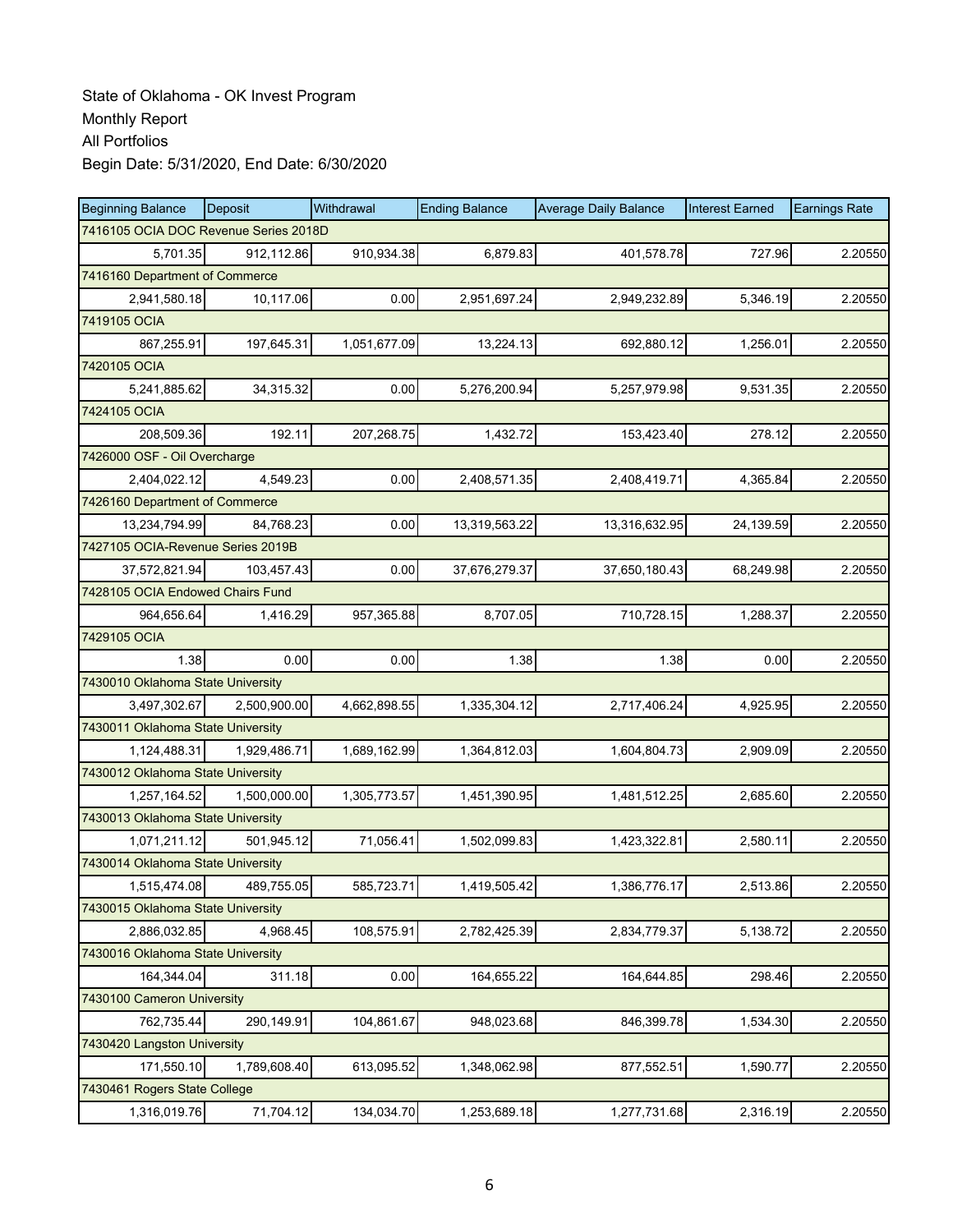| <b>Beginning Balance</b>                       | <b>Deposit</b>                                 | Withdrawal    | <b>Ending Balance</b> | <b>Average Daily Balance</b> | <b>Interest Earned</b> | <b>Earnings Rate</b> |  |  |  |  |
|------------------------------------------------|------------------------------------------------|---------------|-----------------------|------------------------------|------------------------|----------------------|--|--|--|--|
| 7430505 Northwestern Oklahoma State University |                                                |               |                       |                              |                        |                      |  |  |  |  |
| 186,221.33                                     | 52,665.33                                      | 101,215.50    | 137,671.16            | 180.981.71                   | 328.07                 | 2.20550              |  |  |  |  |
| 7430530 Panhandle State University             |                                                |               |                       |                              |                        |                      |  |  |  |  |
| 13,131.32                                      | 72,710.56                                      | 67,106.39     | 18,735.49             | 21,836.96                    | 39.58                  | 2.20550              |  |  |  |  |
|                                                | 7430665 Southwestern Oklahoma State University |               |                       |                              |                        |                      |  |  |  |  |
| 2,459,518.38                                   | 4,799.40                                       | 122,057.55    | 2,342,260.23          | 2,418,819.09                 | 4,384.69               | 2.20550              |  |  |  |  |
| 7430760 University of Oklahoma                 |                                                |               |                       |                              |                        |                      |  |  |  |  |
| 22,362,281.61                                  | 25,365,066.40                                  | 14,681,756.07 | 33,045,591.94         | 26,908,484.04                | 48,778.08              | 2.20550              |  |  |  |  |
| 7430770 OUHSC                                  |                                                |               |                       |                              |                        |                      |  |  |  |  |
| 47,839,832.59                                  | 13,737,503.66                                  | 9,334,960.79  | 52,242,375.46         | 52,060,237.66                | 94,371.66              | 2.20550              |  |  |  |  |
| 7430773 Oklahoma State University              |                                                |               |                       |                              |                        |                      |  |  |  |  |
| 1,625,170.71                                   | 983,663.63                                     | 1,284,807.22  | 1,324,027.12          | 1,630,948.05                 | 2,956.48               | 2.20550              |  |  |  |  |
| 7432105 OCIA 2009A Construction Fund           |                                                |               |                       |                              |                        |                      |  |  |  |  |
| 1.74                                           | 0.00                                           | 0.00          | 1.74                  | 1.74                         | 0.00                   | 2.20550              |  |  |  |  |
| 7434105 OCIA                                   |                                                |               |                       |                              |                        |                      |  |  |  |  |
| 271,944.28                                     | 178,396.17                                     | 449,108.34    | 1,232.11              | 97,979.67                    | 177.61                 | 2.20550              |  |  |  |  |
| 7436000 OSF - Oil Overcharge                   |                                                |               |                       |                              |                        |                      |  |  |  |  |
| 2,636.68                                       | 4.99                                           | 0.00          | 2,641.67              | 2,641.50                     | 4.79                   | 2.20550              |  |  |  |  |
| 7436105 OCIA                                   |                                                |               |                       |                              |                        |                      |  |  |  |  |
| 217,865.94                                     | 189.23                                         | 217,406.93    | 648.24                | 160,073.68                   | 290.17                 | 2.20550              |  |  |  |  |
| 7437105 OCIA                                   |                                                |               |                       |                              |                        |                      |  |  |  |  |
| 57,998,309.54                                  | 155,511.81                                     | 4,916,567.08  | 53,237,254.27         | 55,735,104.49                | 101,033.24             | 2.20550              |  |  |  |  |
| 7438105 OCIA                                   |                                                |               |                       |                              |                        |                      |  |  |  |  |
| 1,263.70                                       | 198,394.97                                     | 198,138.60    | 1,520.07              | 87,371.58                    | 158.38                 | 2.20550              |  |  |  |  |
| 7440105 OCIA Operations & Maintenance          |                                                |               |                       |                              |                        |                      |  |  |  |  |
| 9.77                                           | 0.02                                           | 0.00          | 9.79                  | 9.79                         | 0.02                   | 2.20550              |  |  |  |  |
| 7442105 OCIA                                   |                                                |               |                       |                              |                        |                      |  |  |  |  |
| 1,169,930.00                                   | 1,859.09                                       | 1,162,567.88  | 9,221.21              | 861,709.02                   | 1,562.05               | 2.20550              |  |  |  |  |
| 7443105 OCIA                                   |                                                |               |                       |                              |                        |                      |  |  |  |  |
| 170,878.43                                     | 250,538.09                                     | 416,570.83    | 4,845.69              | 177,219.00                   | 321.25                 | 2.20550              |  |  |  |  |
| 7444835 Water Resources Board                  |                                                |               |                       |                              |                        |                      |  |  |  |  |
| 8,087,143.94                                   | 14,221.87                                      | 51,885.21     | 8,049,480.60          | 8,075,300.63                 | 14,638.42              | 2.20550              |  |  |  |  |
| 7445105 Oklahoma Capital Improvement           |                                                |               |                       |                              |                        |                      |  |  |  |  |
| 5,116.80                                       | 800,949.44                                     | 799,914.39    | 6,151.85              | 352,746.92                   | 639.44                 | 2.20550              |  |  |  |  |
| 7445835 Water Resources Board                  |                                                |               |                       |                              |                        |                      |  |  |  |  |
| 2,994,089.75                                   | 5,906.32                                       | 90,550.52     | 2,909,445.55          | 2,961,976.15                 | 5,369.29               | 2.20550              |  |  |  |  |
| 7446105 Capital Improvement Authority          |                                                |               |                       |                              |                        |                      |  |  |  |  |
| 391,643.10                                     | 741.12                                         | 0.00          | 392,384.22            | 392,359.52                   | 711.25                 | 2.20550              |  |  |  |  |
| 7447105 OCIA                                   |                                                |               |                       |                              |                        |                      |  |  |  |  |
| 65,481.11                                      | 177,865.93                                     | 242,216.66    | 1,130.38              | 95,811.10                    | 173.68                 | 2.20550              |  |  |  |  |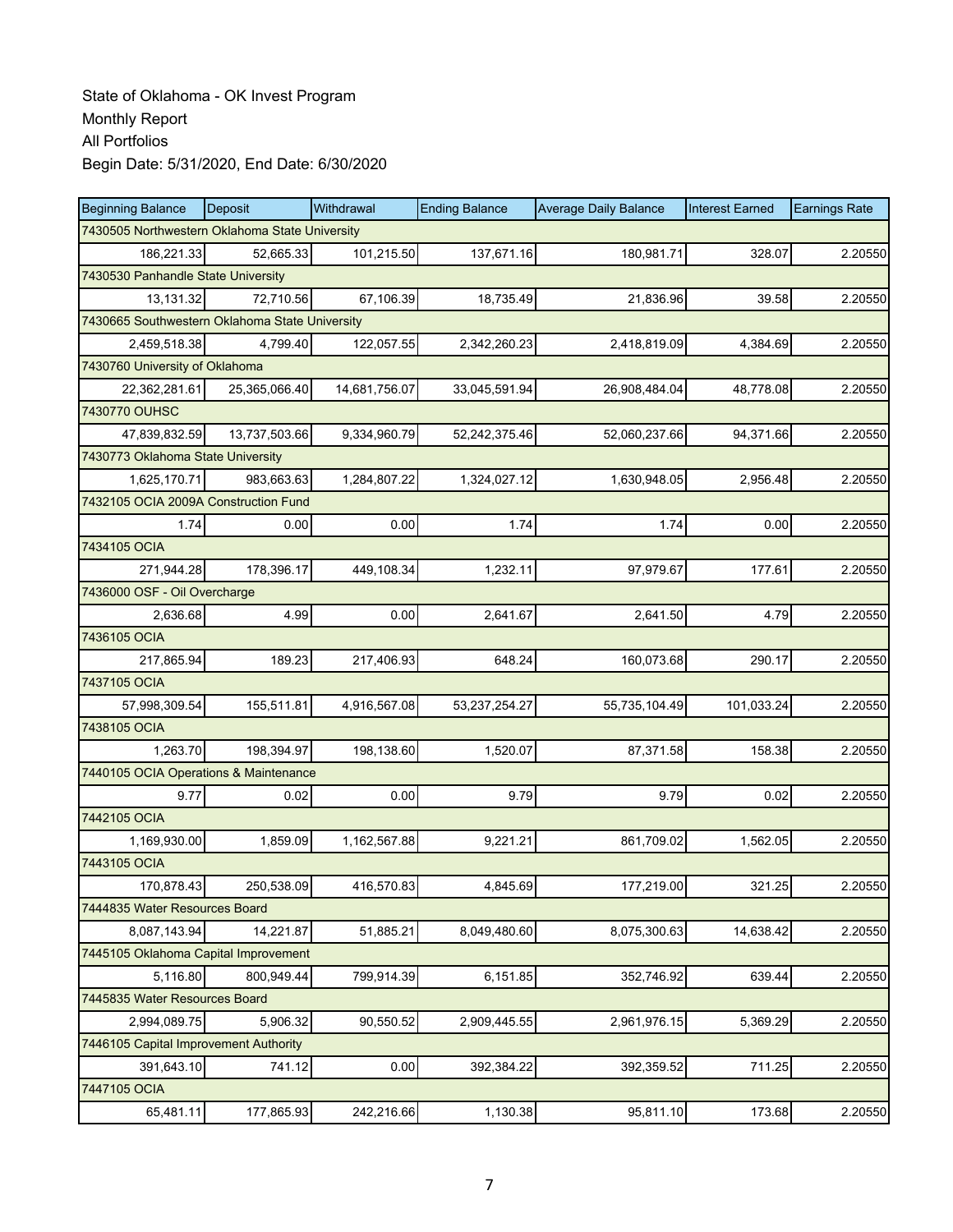| <b>Beginning Balance</b>                 | <b>Deposit</b> | Withdrawal    | <b>Ending Balance</b> | <b>Average Daily Balance</b> | <b>Interest Earned</b> | <b>Earnings Rate</b> |
|------------------------------------------|----------------|---------------|-----------------------|------------------------------|------------------------|----------------------|
| 7448105 OCIA                             |                |               |                       |                              |                        |                      |
| 440.47                                   | 0.83           | 0.00          | 441.30                | 441.27                       | 0.80                   | 2.20550              |
| 7449105 OCIA                             |                |               |                       |                              |                        |                      |
| 4.70                                     | 0.01           | 0.00          | 4.71                  | 4.71                         | 0.01                   | 2.20550              |
| 7455105 OCIA                             |                |               |                       |                              |                        |                      |
| 2,253.61                                 | 352,789.16     | 352,333.26    | 2,709.51              | 155,372.06                   | 281.65                 | 2.20550              |
| 7455160 Department of Commerce           |                |               |                       |                              |                        |                      |
| 321,546.35                               | 37,512.89      | 291,724.03    | 67,335.21             | 237,459.69                   | 430.45                 | 2.20550              |
| 7460100 Cameron University               |                |               |                       |                              |                        |                      |
| 1,432,655.06                             | 2,078.09       | 16,058.80     | 1,418,674.35          | 1,423,792.72                 | 2,580.97               | 2.20550              |
| 7460760 University of Oklahoma           |                |               |                       |                              |                        |                      |
| 166,552.15                               | 315.17         | 0.00          | 166,867.32            | 166,856.81                   | 302.47                 | 2.20550              |
| 7462105 OK Capital Improvement Authority |                |               |                       |                              |                        |                      |
| 494,805.91                               | 786.28         | 491,691.66    | 3,900.53              | 364,448.20                   | 660.65                 | 2.20550              |
| 7464105 OCIA                             |                |               |                       |                              |                        |                      |
| 19,806,802.09                            | 38,137.33      | 753,241.44    | 19,091,697.98         | 19,374,892.06                | 35,121.64              | 2.20550              |
| 7470010 Oklahoma State University        |                |               |                       |                              |                        |                      |
| 2,215,821.87                             | 2,925.02       | 193,223.57    | 2,025,523.32          | 2,118,734.18                 | 3.840.71               | 2.20550              |
| 7470014 Oklahoma State University        |                |               |                       |                              |                        |                      |
| 179.98                                   | 0.31           | 180.29        | 0.00                  | 24.03                        | 0.04                   | 2.20550              |
| 7471835 Water Resources Board            |                |               |                       |                              |                        |                      |
| 1,143,005.46                             | 2,208.24       | 0.00          | 1,145,213.70          | 1,145,140.09                 | 2,075.84               | 2.20550              |
| 7472835 Water Resources Board            |                |               |                       |                              |                        |                      |
| 54,685,888.15                            | 0.00           | 18,808,111.78 | 35,877,776.37         | 49,166,037.88                | 89,125.23              | 2.20550              |
| 7473835 Water Resources Board            |                |               |                       |                              |                        |                      |
| 22,598,051.10                            | 0.00           | 7,946,645.89  | 14,651,405.21         | 19,909,042.56                | 36,089.91              | 2.20550              |
| 7475750 Tulsa Community College          |                |               |                       |                              |                        |                      |
| 5,915.51                                 | 11.19          | 0.00          | 5,926.70              | 5,926.33                     | 10.74                  | 2.20550              |
| 7476760 University of Oklahoma           |                |               |                       |                              |                        |                      |
| 13,483,716.87                            | 25,515.84      | 875,879.46    | 12,633,353.25         | 12,921,823.87                | 23,423.90              | 2.20550              |
| 7479010 Oklahoma State University        |                |               |                       |                              |                        |                      |
| 30,044,522.14                            | 36,690.49      | 555,119.05    | 29,526,093.58         | 29,694,405.18                | 53,828.23              | 2.20550              |
| 7481633 Oklahoma City Community College  |                |               |                       |                              |                        |                      |
| 0.03                                     | 0.00           | 0.00          | 0.03                  | 0.03                         | 0.00                   | 2.20550              |
| 7482105 OCIA                             |                |               |                       |                              |                        |                      |
| 1,254,500.23                             | 1,993.48       | 1,246,604.17  | 9,889.54              | 923,999.48                   | 1,674.97               | 2.20550              |
| 7483633 OCCC 2010 Bond                   |                |               |                       |                              |                        |                      |
| 0.06                                     | 0.00           | 0.00          | 0.06                  | 0.06                         | 0.00                   | 2.20550              |
| 7485010 Oklahoma State University        |                |               |                       |                              |                        |                      |
| 1,020,135.65                             | 1,931.99       | 3,459.88      | 1,018,607.76          | 1,021,080.61                 | 1,850.95               | 2.20550              |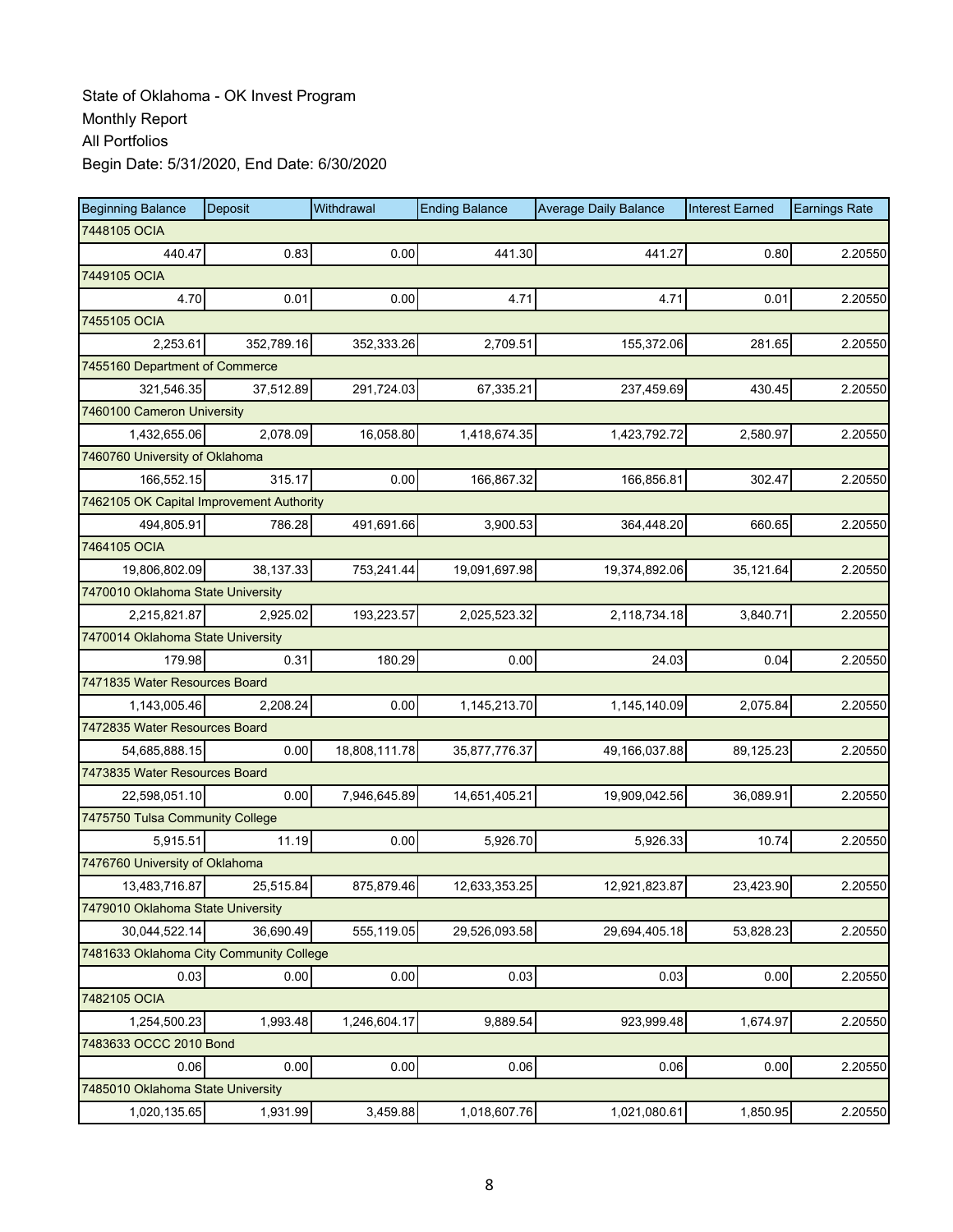| <b>Beginning Balance</b>                 | Deposit      | Withdrawal   | <b>Ending Balance</b> | <b>Average Daily Balance</b> | <b>Interest Earned</b> | <b>Earnings Rate</b> |  |  |  |
|------------------------------------------|--------------|--------------|-----------------------|------------------------------|------------------------|----------------------|--|--|--|
| 7486010 Oklahoma State University        |              |              |                       |                              |                        |                      |  |  |  |
| 212,416.35                               | 266.05       | 133,429.53   | 79,252.87             | 131,555.85                   | 238.48                 | 2.20550              |  |  |  |
| 7487010 Oklahoma State University        |              |              |                       |                              |                        |                      |  |  |  |
| 4,006,010.65                             | 8,027.48     | 2,958,598.24 | 1,055,439.89          | 1,896,913.28                 | 3,438.61               | 2.20550              |  |  |  |
| 7488010 Oklahoma State University        |              |              |                       |                              |                        |                      |  |  |  |
| 2,256,523.47                             | 4,270.03     | 0.00         | 2,260,793.50          | 2,260,651.17                 | 4,097.97               | 2.20550              |  |  |  |
| 7488105 OCIA                             |              |              |                       |                              |                        |                      |  |  |  |
| 6,016.56                                 | 13,828.59    | 19,393.17    | 451.98                | 10,541.04                    | 19.11                  | 2.20550              |  |  |  |
| 7489105 OCIA                             |              |              |                       |                              |                        |                      |  |  |  |
| 354,413.48                               | 563.11       | 352,412.42   | 2,564.17              | 260,981.17                   | 473.09                 | 2.20550              |  |  |  |
| 7490010Oklahoma State University         |              |              |                       |                              |                        |                      |  |  |  |
| 0.00                                     | 47,250.00    | 0.00         | 47,250.00             | 22,050.00                    | 39.97                  | 2.20550              |  |  |  |
| 7490015Oklahoma State University         |              |              |                       |                              |                        |                      |  |  |  |
| 0.00                                     | 12.560.54    | 0.00         | 12,560.54             | 3,768.16                     | 6.83                   | 2.20550              |  |  |  |
| 7490270 Oklahoma State Election Board    |              |              |                       |                              |                        |                      |  |  |  |
| 0.00                                     | 2,730,486.00 | 0.00         | 2,730,486.00          | 2,730,486.00                 | 4,949.66               | 2.20550              |  |  |  |
| 7490760 University of Oklahoma           |              |              |                       |                              |                        |                      |  |  |  |
| 2,500,000.00                             | 2,703,847.84 | 524,666.00   | 4,679,181.84          | 4,000,319.04                 | 7,251.54               | 2.20550              |  |  |  |
| 7490773Oklahoma State University         |              |              |                       |                              |                        |                      |  |  |  |
| 0.00                                     | 71,084.00    | 2,600.42     | 68,483.58             | 32,045.68                    | 58.09                  | 2.20550              |  |  |  |
| 7491220 District Attorneys Council       |              |              |                       |                              |                        |                      |  |  |  |
| 7,751,447.01                             | 12,306.14    | 43,184.54    | 7,720,568.61          | 7,734,487.97                 | 14,020.61              | 2.20550              |  |  |  |
| 7510410 Commissioners of the Land Office |              |              |                       |                              |                        |                      |  |  |  |
| 1,585,357.81                             | 0.00         | 552,694.75   | 1,032,663.06          | 1,307,263.61                 | 2,369.73               | 2.20550              |  |  |  |
| 7518410 Commissioners of the Land Office |              |              |                       |                              |                        |                      |  |  |  |
| 832,158.95                               | 0.00         | 62,187.27    | 769,971.68            | 789,500.29                   | 1,431.16               | 2.20550              |  |  |  |
| 7519410 Commissioners of the Land Office |              |              |                       |                              |                        |                      |  |  |  |
| 1,053,156.85                             | 0.00         | 11,883.98    | 1,041,272.87          | 1,048,403.26                 | 1,900.48               | 2.20550              |  |  |  |
| 7600010 Oklahoma State University        |              |              |                       |                              |                        |                      |  |  |  |
| 4,588,731.52                             | 1,158,357.61 | 1,066,232.51 | 4,680,856.62          | 4,474,378.03                 | 8,110.88               | 2.20550              |  |  |  |
| 7600100 Cameron University               |              |              |                       |                              |                        |                      |  |  |  |
| 985,294.41                               | 127,636.60   | 66,810.38    | 1,046,120.63          | 998,687.26                   | 1,810.36               | 2.20550              |  |  |  |
| 7600120 University of Central Oklahoma   |              |              |                       |                              |                        |                      |  |  |  |
| 2,906,016.45                             | 194,442.99   | 180,463.56   | 2,919,995.88          | 2,870,660.69                 | 5,203.76               | 2.20550              |  |  |  |
| 7600150 University of Science & Arts     |              |              |                       |                              |                        |                      |  |  |  |
| 1,169,441.41                             | 126,834.55   | 63,738.69    | 1,232,537.27          | 1,184,735.74                 | 2,147.62               | 2.20550              |  |  |  |
| 7600230 East Central University          |              |              |                       |                              |                        |                      |  |  |  |
| 1,326,824.69                             | 128,282.08   | 62,906.00    | 1,392,200.77          | 1,343,890.50                 | 2,436.12               | 2.20550              |  |  |  |
| 7600420 Langston University              |              |              |                       |                              |                        |                      |  |  |  |
| 2,244,898.65                             | 117,442.50   | 145,115.00   | 2,217,226.15          | 2,214,980.90                 | 4,015.18               | 2.20550              |  |  |  |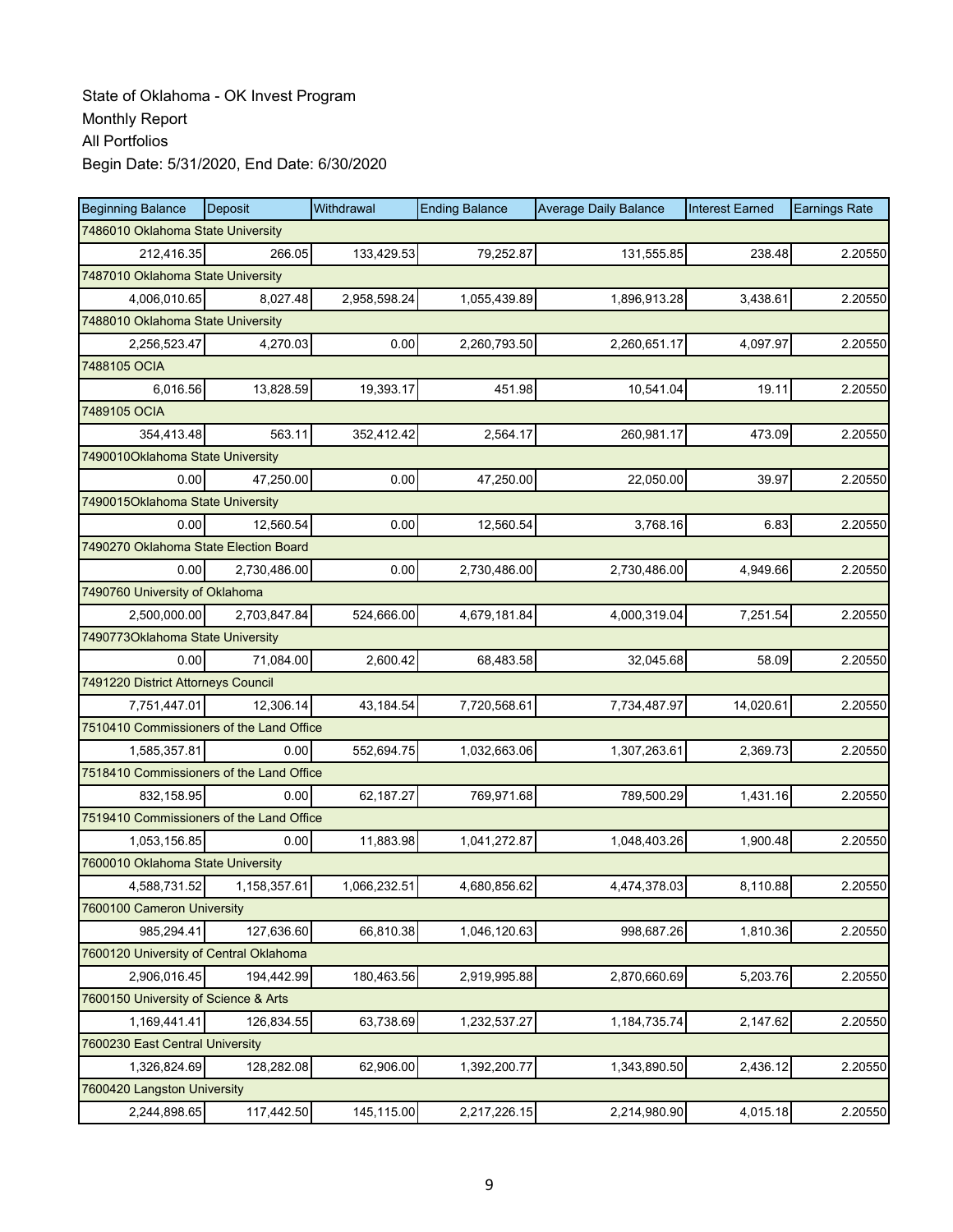| <b>Beginning Balance</b>                       | Deposit                                        | Withdrawal | <b>Ending Balance</b> | <b>Average Daily Balance</b> | <b>Interest Earned</b> | <b>Earnings Rate</b> |  |  |  |  |
|------------------------------------------------|------------------------------------------------|------------|-----------------------|------------------------------|------------------------|----------------------|--|--|--|--|
| 7600485 Northeastern State University          |                                                |            |                       |                              |                        |                      |  |  |  |  |
| 2,392,278.30                                   | 126,470.56                                     | 91,752.23  | 2,426,996.63          | 2,393,983.58                 | 4,339.67               | 2.20550              |  |  |  |  |
| 7600490 Northern Oklahoma College              |                                                |            |                       |                              |                        |                      |  |  |  |  |
| 1,374,992.19                                   | 115,775.18                                     | 59,812.65  | 1,430,954.72          | 1,388,424.34                 | 2,516.85               | 2.20550              |  |  |  |  |
|                                                | 7600505 Northwestern Oklahoma State University |            |                       |                              |                        |                      |  |  |  |  |
| 1,902,830.28                                   | 133,239.07                                     | 113,475.79 | 1,922,593.56          | 1,912,490.19                 | 3,466.85               | 2.20550              |  |  |  |  |
| 7600530 Panhandle State University             |                                                |            |                       |                              |                        |                      |  |  |  |  |
| 214,512.54                                     | 126,168.59                                     | 117,073.33 | 223,607.80            | 188,560.36                   | 341.81                 | 2.20550              |  |  |  |  |
| 7600660 Southeastern Oklahoma State Unversity  |                                                |            |                       |                              |                        |                      |  |  |  |  |
| 39,969.07                                      | 125,901.95                                     | 100,273.17 | 65,597.85             | 38,541.65                    | 69.87                  | 2.20550              |  |  |  |  |
| 7600665 Southwestern Oklahoma State University |                                                |            |                       |                              |                        |                      |  |  |  |  |
| 2,649,778.99                                   | 162,416.59                                     | 376,764.11 | 2,435,431.47          | 2,574,030.71                 | 4,666.05               | 2.20550              |  |  |  |  |
| 7600760 University of Oklahoma                 |                                                |            |                       |                              |                        |                      |  |  |  |  |
| 1,327,546.79                                   | 1,435,890.05                                   | 924,765.09 | 1,838,671.75          | 1,517,327.80                 | 2,750.52               | 2.20550              |  |  |  |  |
| 7650010 Oklahoma State University              |                                                |            |                       |                              |                        |                      |  |  |  |  |
| 3,689,822.22                                   | 138,213.97                                     | 25,970.93  | 3,802,065.26          | 3,686,321.58                 | 6,682.34               | 2.20550              |  |  |  |  |
| 7650100 Cameron University                     |                                                |            |                       |                              |                        |                      |  |  |  |  |
| 555,354.49                                     | 64,071.40                                      | 36,158.57  | 583,267.32            | 560,463.18                   | 1,015.97               | 2.20550              |  |  |  |  |
| 7650120 University of Central Oklahoma         |                                                |            |                       |                              |                        |                      |  |  |  |  |
| 1,392,259.01                                   | 2,617.98                                       | 0.00       | 1,394,876.99          | 1,394,789.72                 | 2,528.39               | 2.20550              |  |  |  |  |
| 7650150 University of Science & Arts           |                                                |            |                       |                              |                        |                      |  |  |  |  |
| 482,669.90                                     | 52,478.72                                      | 46,516.00  | 488,632.62            | 483,767.13                   | 876.94                 | 2.20550              |  |  |  |  |
| 7650230 East Central University                |                                                |            |                       |                              |                        |                      |  |  |  |  |
| 1,563,203.33                                   | 63,130.97                                      | 75,193.94  | 1,551,140.36          | 1,545,233.88                 | 2,801.11               | 2.20550              |  |  |  |  |
| 7650420 Langston University                    |                                                |            |                       |                              |                        |                      |  |  |  |  |
| 1,265,786.48                                   | 27,117.00                                      | 12,454.00  | 1,280,449.48          | 1,270,827.78                 | 2,303.68               | 2.20550              |  |  |  |  |
| 7650485 Northeastern State University          |                                                |            |                       |                              |                        |                      |  |  |  |  |
| 883,203.05                                     | 63,470.38                                      | 194,021.11 | 752,652.32            | 846,941.96                   | 1,535.29               | 2.20550              |  |  |  |  |
| 7650490 Northern Oklahoma College              |                                                |            |                       |                              |                        |                      |  |  |  |  |
| 2,107,827.76                                   | 337,150.47                                     | 667,978.64 | 1,776,999.59          | 1,733,709.52                 | 3,142.76               | 2.20550              |  |  |  |  |
| 7650505 Northwestern Oklahoma State University |                                                |            |                       |                              |                        |                      |  |  |  |  |
| 815,643.20                                     | 91,483.00                                      | 146,484.77 | 760,641.43            | 768,307.36                   | 1,392.74               | 2.20550              |  |  |  |  |
| 7650530 Panhandle State University             |                                                |            |                       |                              |                        |                      |  |  |  |  |
| 43,578.01                                      | 31,589.50                                      | 5,897.70   | 69,269.81             | 43,457.37                    | 78.78                  | 2.20550              |  |  |  |  |
| 7650660 Southeastern Oklahoma State Unversity  |                                                |            |                       |                              |                        |                      |  |  |  |  |
| 10,394.84                                      | 63,070.58                                      | 37,187.28  | 36,278.14             | 15,328.31                    | 27.79                  | 2.20550              |  |  |  |  |
| 7650665 Southwestern Oklahoma State University |                                                |            |                       |                              |                        |                      |  |  |  |  |
| 1,038,892.60                                   | 33,643.01                                      | 257,581.08 | 814,954.53            | 938,907.85                   | 1,702.00               | 2.20550              |  |  |  |  |
| 7650760 University of Oklahoma                 |                                                |            |                       |                              |                        |                      |  |  |  |  |
| 875,521.38                                     | 416,341.08                                     | 0.00       | 1,291,862.46          | 904,658.12                   | 1,639.91               | 2.20550              |  |  |  |  |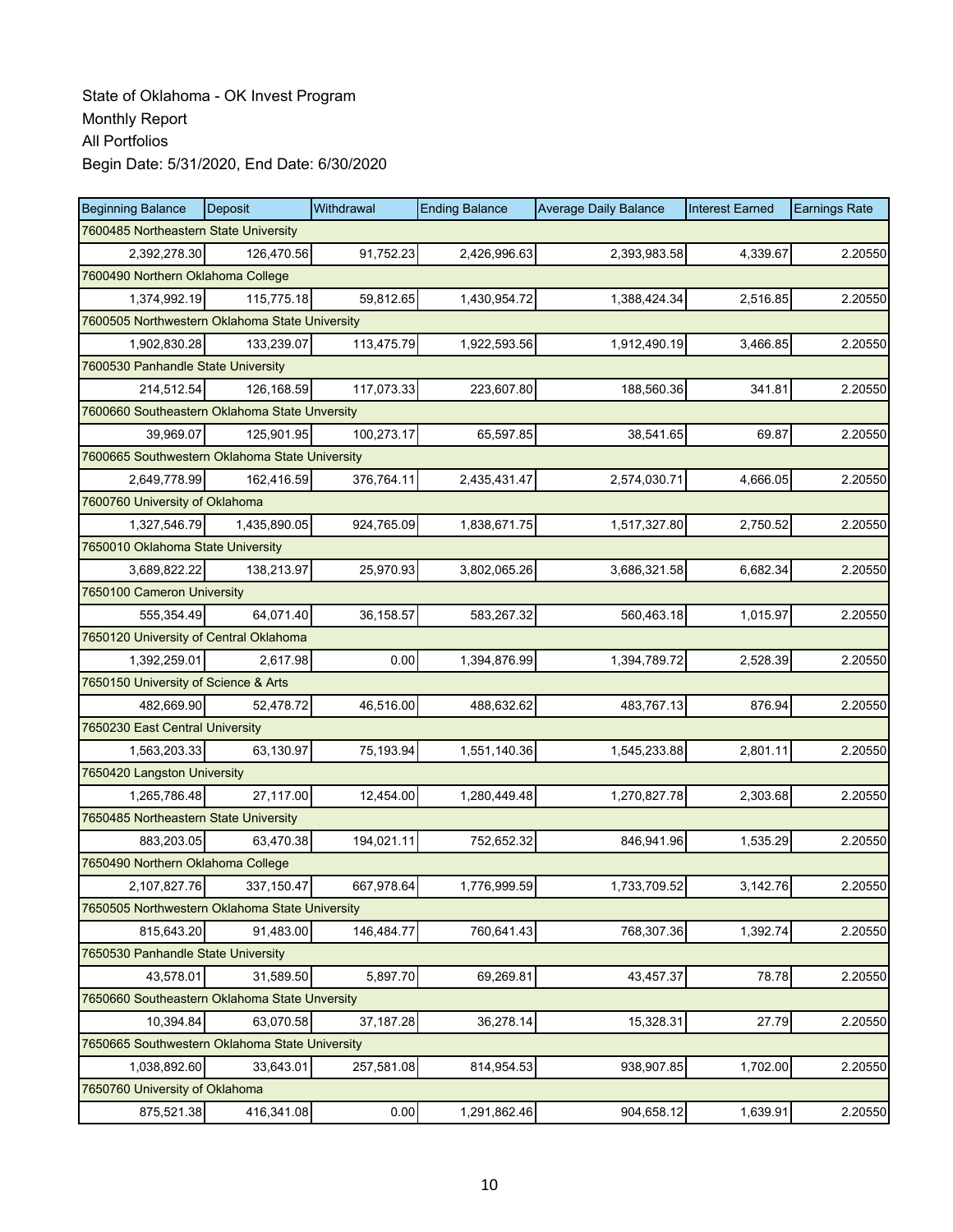| <b>Beginning Balance</b>                        | Deposit       | Withdrawal    | <b>Ending Balance</b> | <b>Average Daily Balance</b> | <b>Interest Earned</b> | <b>Earnings Rate</b> |  |  |  |
|-------------------------------------------------|---------------|---------------|-----------------------|------------------------------|------------------------|----------------------|--|--|--|
| 7700040 Department of Agriculture               |               |               |                       |                              |                        |                      |  |  |  |
| 10,903,819.05                                   | 21,630.50     | 0.00          | 10,925,449.55         | 10,924,661.87                | 19,803.57              | 2.20550              |  |  |  |
| 7700041 Western Oklahoma State College          |               |               |                       |                              |                        |                      |  |  |  |
| 689,198.51                                      | 503,785.93    | 348,821.09    | 844, 163. 35          | 747,848.04                   | 1,355.65               | 2.20550              |  |  |  |
| 7700131 Department of Corrections               |               |               |                       |                              |                        |                      |  |  |  |
| 19,631,489.11                                   | 1,662,396.47  | 2,323,209.16  | 18,970,676.42         | 19,046,354.95                | 34,526.08              | 2.20550              |  |  |  |
| 7700240 Eastern Oklahoma State College          |               |               |                       |                              |                        |                      |  |  |  |
| 1,019,960.98                                    | 311,541.51    | 768,776.27    | 562,726.22            | 911,419.69                   | 1,652.17               | 2.20550              |  |  |  |
| 7700340 State Health Department                 |               |               |                       |                              |                        |                      |  |  |  |
| 399,870.22                                      | 1,778,006.64  | 2,048,624.94  | 129,251.92            | 502,990.14                   | 911.79                 | 2.20550              |  |  |  |
| 7700461 Rogers State College                    |               |               |                       |                              |                        |                      |  |  |  |
| 4,687,645.68                                    | 1,509,374.45  | 934,027.09    | 5,262,993.04          | 4,325,012.60                 | 7,840.12               | 2.20550              |  |  |  |
| 7700490 Northern Oklahoma College               |               |               |                       |                              |                        |                      |  |  |  |
| 830,070.49                                      | 2,272,298.05  | 813,031.34    | 2,289,337.20          | 865,118.68                   | 1,568.23               | 2.20550              |  |  |  |
| 7700606 Ardmore Higher Education Center         |               |               |                       |                              |                        |                      |  |  |  |
| 218,654.50                                      | 416.02        | 2,807.89      | 216,262.63            | 218,051.86                   | 395.27                 | 2.20550              |  |  |  |
| 7700633 Oklahoma City Community College         |               |               |                       |                              |                        |                      |  |  |  |
| 9,084,177.74                                    | 1,934,206.54  | 4,372,346.42  | 6,646,037.86          | 7,481,058.19                 | 13,561.21              | 2.20550              |  |  |  |
| 7700660 Southeastern Oklahoma State University  |               |               |                       |                              |                        |                      |  |  |  |
| 4,527,442.20                                    | 7,439,097.36  | 6,390,032.73  | 5,576,506.83          | 3,080,316.97                 | 5,583.81               | 2.20550              |  |  |  |
| 7700760 University of Oklahoma                  |               |               |                       |                              |                        |                      |  |  |  |
| 123,712,192.34                                  | 39,893,247.03 | 81,054,048.59 | 82,551,390.78         | 89, 184, 559. 17             | 161,668.39             | 2.20550              |  |  |  |
| 7700830 Department of Human Services            |               |               |                       |                              |                        |                      |  |  |  |
| 1,846,076.12                                    | 436,969.59    | 463,122.38    | 1,819,923.33          | 1,994,161.34                 | 3,614.90               | 2.20550              |  |  |  |
| 7701010 Oklahoma State University               |               |               |                       |                              |                        |                      |  |  |  |
| 11,239,977.81                                   | 26,327,233.96 | 32,292,672.96 | 5,274,538.81          | 7,170,812.88                 | 12,998.82              | 2.20550              |  |  |  |
| 7701091 Building Bond Commission Administrative |               |               |                       |                              |                        |                      |  |  |  |
| 3.09                                            | 0.01          | 0.00          | 3.10                  | 3.10                         | 0.01                   | 2.20550              |  |  |  |
| 7701150 University of Science & Arts            |               |               |                       |                              |                        |                      |  |  |  |
| 3,020,999.95                                    | 319,116.35    | 798,608.06    | 2,541,508.24          | 2,667,185.85                 | 4,834.91               | 2.20550              |  |  |  |
| 7701165 Connors State College                   |               |               |                       |                              |                        |                      |  |  |  |
| 929,396.34                                      | 461,693.45    | 678,345.99    | 712,743.80            | 621,712.22                   | 1,127.00               | 2.20550              |  |  |  |
| 7701400 Office of Juvenile Affairs              |               |               |                       |                              |                        |                      |  |  |  |
| 9,274.89                                        | 18,666.88     | 13,856.78     | 14,084.99             | 10,600.79                    | 19.22                  | 2.20550              |  |  |  |
| 7701480 Northeasten Oklahoma A&M College        |               |               |                       |                              |                        |                      |  |  |  |
| 878,866.29                                      | 0.00          | 352,531.30    | 526,334.99            | 697,574.67                   | 1,264.52               | 2.20550              |  |  |  |
| 7701605 Regents for Higher Education            |               |               |                       |                              |                        |                      |  |  |  |
| 33,350,689.76                                   | 574,150.65    | 1,361,170.59  | 32,563,669.82         | 33,047,752.06                | 59,906.97              | 2.20550              |  |  |  |
| 7701650 Department of Veteran Affairs           |               |               |                       |                              |                        |                      |  |  |  |
| 521,615.93                                      | 130,488.85    | 105,502.48    | 546,602.30            | 533,505.46                   | 967.11                 | 2.20550              |  |  |  |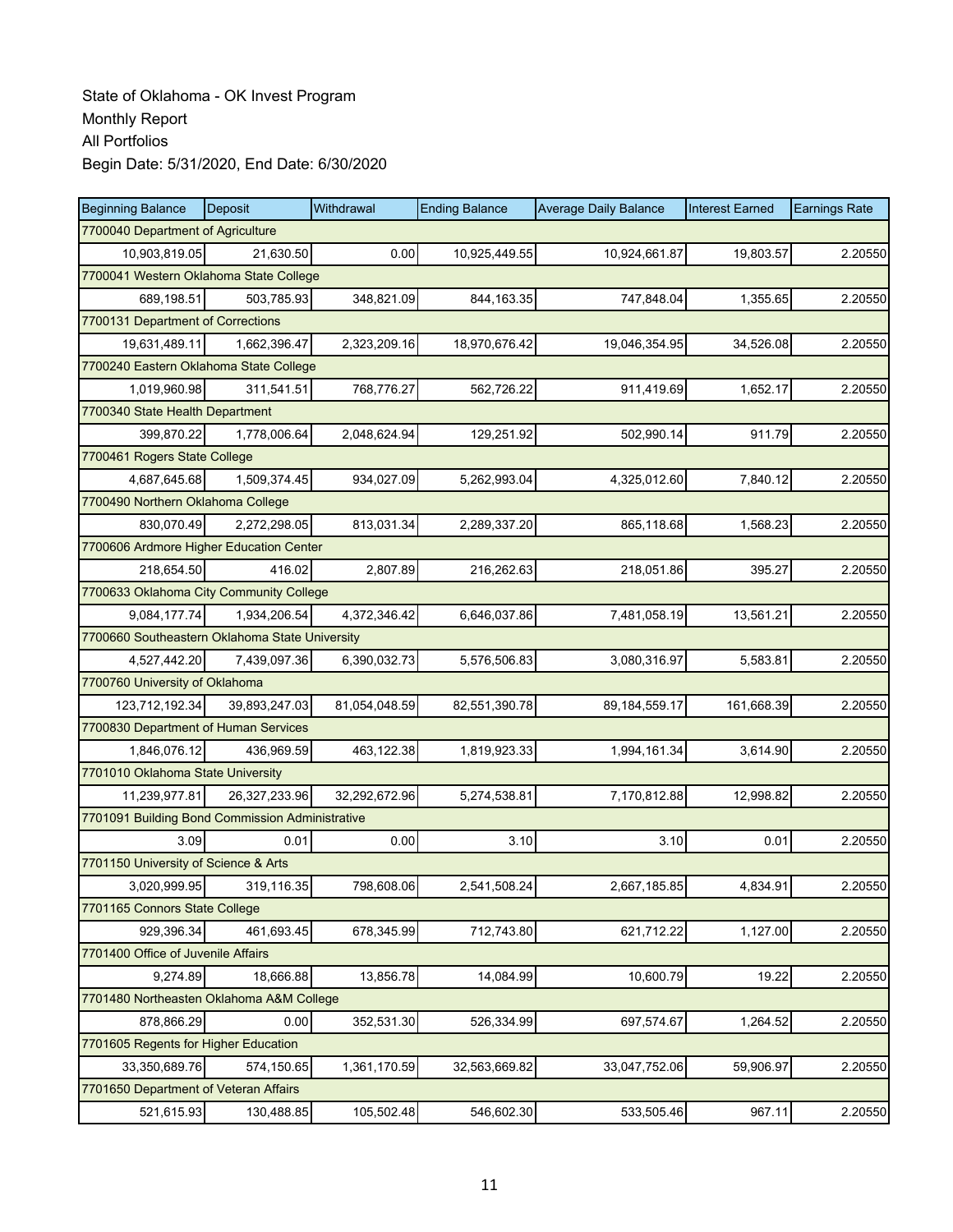| <b>Beginning Balance</b>                       | <b>Deposit</b> | Withdrawal    | <b>Ending Balance</b> | <b>Average Daily Balance</b> | <b>Interest Earned</b> | <b>Earnings Rate</b> |  |  |  |
|------------------------------------------------|----------------|---------------|-----------------------|------------------------------|------------------------|----------------------|--|--|--|
| 7701770 OUHSC                                  |                |               |                       |                              |                        |                      |  |  |  |
| 485,040,430.37                                 | 51,061,237.14  | 43,331,160.44 | 492,770,507.07        | 484,052,079.18               | 877,460.43             | 2.20550              |  |  |  |
| 7701805 Department of Rehabilitation Services  |                |               |                       |                              |                        |                      |  |  |  |
| 169,007.83                                     | 595.07         | 6,970.47      | 162,632.43            | 166,630.99                   | 302.06                 | 2.20550              |  |  |  |
| 7701865 Workers Compensation Commission        |                |               |                       |                              |                        |                      |  |  |  |
| 6,768,572.99                                   | 12,874.77      | 8,027.52      | 6,773,420.24          | 6,774,955.20                 | 12,281.23              | 2.20550              |  |  |  |
| 7702120 University of Central Oklahoma         |                |               |                       |                              |                        |                      |  |  |  |
| 13,262,081.42                                  | 4.075.944.72   | 2,837,515.99  | 14,500,510.15         | 13,874,643.64                | 25,151.12              | 2.20550              |  |  |  |
| 7702650 Department of Veteran Affairs          |                |               |                       |                              |                        |                      |  |  |  |
| 482,554.64                                     | 193,496.60     | 129,677.18    | 546,374.06            | 526,174.36                   | 953.82                 | 2.20550              |  |  |  |
| 7703650 Department of Veteran Affairs          |                |               |                       |                              |                        |                      |  |  |  |
| 358,073.72                                     | 336,446.32     | 157,988.51    | 536,531.53            | 505,037.02                   | 915.50                 | 2.20550              |  |  |  |
| 7704120 University of Central Oklahoma         |                |               |                       |                              |                        |                      |  |  |  |
| 75,631.97                                      | 700,216.08     | 487,325.31    | 288,522.74            | 310,172.66                   | 562.26                 | 2.20550              |  |  |  |
| 7704650 Department of Veteran Affairs          |                |               |                       |                              |                        |                      |  |  |  |
| 510,036.48                                     | 178,255.52     | 154,358.12    | 533,933.88            | 518,925.74                   | 940.68                 | 2.20550              |  |  |  |
| 7704865 Workers Compensation Commission        |                |               |                       |                              |                        |                      |  |  |  |
| 21,646.32                                      | 40.96          | 0.00          | 21,687.28             | 21,685.91                    | 39.31                  | 2.20550              |  |  |  |
| 7705505 Northwestern Oklahoma State University |                |               |                       |                              |                        |                      |  |  |  |
| 515,069.13                                     | 813,131.15     | 246,244.38    | 1,081,955.90          | 616,945.32                   | 1,118.36               | 2.20550              |  |  |  |
| 7705650 Department of Veteran Affairs          |                |               |                       |                              |                        |                      |  |  |  |
| 636,238.34                                     | 127,691.72     | 47,653.81     | 716,276.25            | 691,592.74                   | 1,253.68               | 2.20550              |  |  |  |
| 7705675 Self Insurance Guaranty Fund           |                |               |                       |                              |                        |                      |  |  |  |
| 1,536,344.45                                   | 15,109.18      | 12,139.55     | 1,539,314.08          | 1,539,137.48                 | 2,790.06               | 2.20550              |  |  |  |
| 7705865 Workers Compensation Commission        |                |               |                       |                              |                        |                      |  |  |  |
| 37,502.20                                      | 70.97          | 0.00          | 37,573.17             | 37,570.80                    | 68.11                  | 2.20550              |  |  |  |
| 7706452 CMHC, Rep payee account                |                |               |                       |                              |                        |                      |  |  |  |
| 8,317.97                                       | 15.74          | 0.00          | 8,333.71              | 8,333.19                     | 15.11                  | 2.20550              |  |  |  |
| 7706650 Department of Veteran Affairs          |                |               |                       |                              |                        |                      |  |  |  |
| 141,607.67                                     | 74,241.57      | 48,223.26     | 167,625.98            | 152,344.64                   | 276.16                 | 2.20550              |  |  |  |
| 7706750 Tulsa Community College                |                |               |                       |                              |                        |                      |  |  |  |
| 497,033.31                                     | 1,172,934.54   | 447,514.84    | 1,222,453.01          | 856,723.81                   | 1,553.02               | 2.20550              |  |  |  |
| 7706865 OK Workers Comp Commission             |                |               |                       |                              |                        |                      |  |  |  |
| 337,658.73                                     | 638.97         | 0.00          | 338,297.70            | 338,276.40                   | 613.21                 | 2.20550              |  |  |  |
| 7707452 CMHC, Rep payee account                |                |               |                       |                              |                        |                      |  |  |  |
| 131,201.19                                     | 45,411.68      | 65,410.83     | 111,202.04            | 117,086.63                   | 212.25                 | 2.20550              |  |  |  |
| 7707605 Regents for Higher Education           |                |               |                       |                              |                        |                      |  |  |  |
| 4,702,678.41                                   | 7,227,223.23   | 4,619,484.71  | 7,310,416.93          | 7,166,425.80                 | 12,990.86              | 2.20550              |  |  |  |
| 7707650 Department of Veteran Affairs          |                |               |                       |                              |                        |                      |  |  |  |
| 323,241.08                                     | 84,731.02      | 69,103.40     | 338,868.70            | 344,679.43                   | 624.81                 | 2.20550              |  |  |  |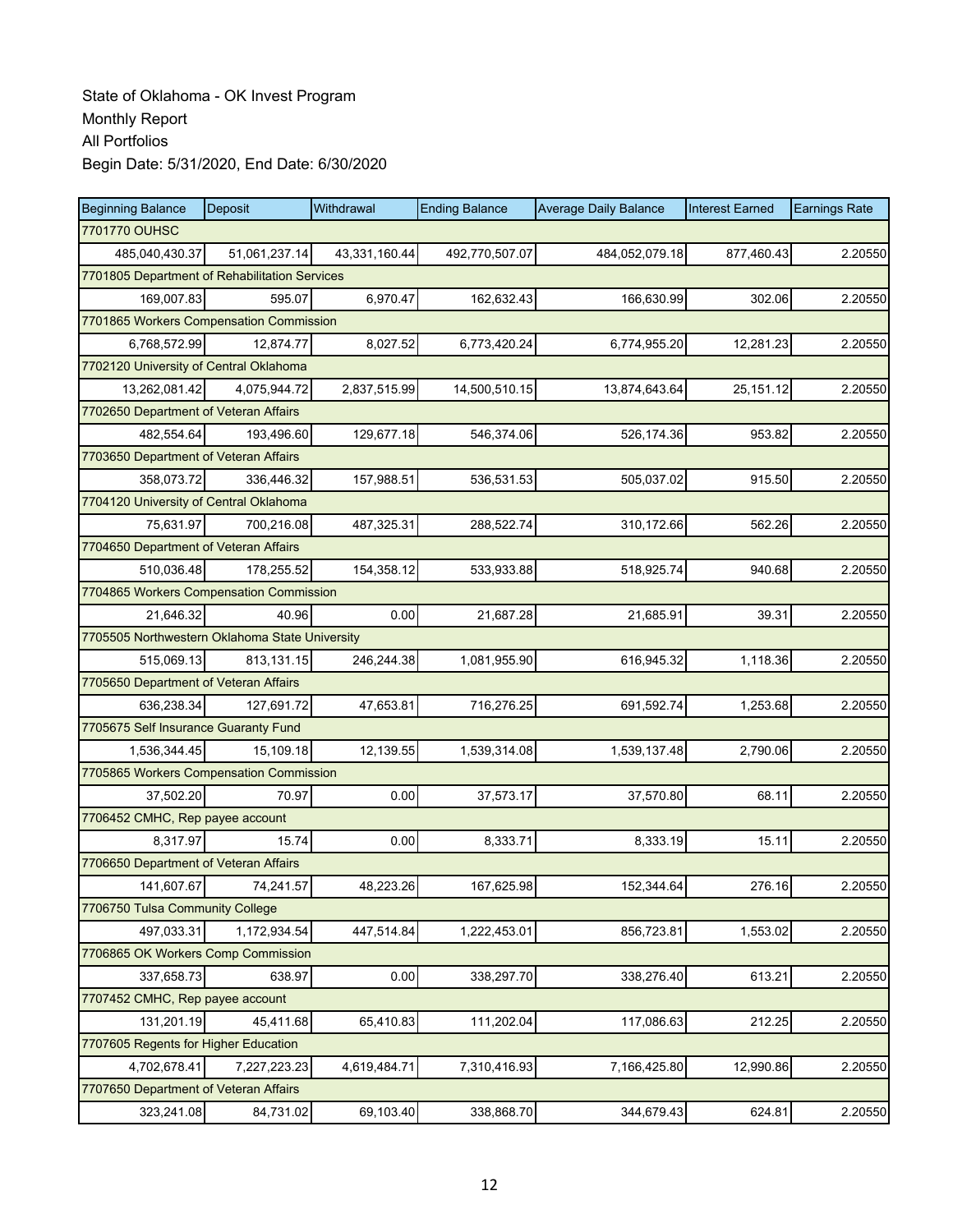| <b>Beginning Balance</b>                     | Deposit      | Withdrawal   | <b>Ending Balance</b> | <b>Average Daily Balance</b> | <b>Interest Earned</b> | <b>Earnings Rate</b> |  |  |
|----------------------------------------------|--------------|--------------|-----------------------|------------------------------|------------------------|----------------------|--|--|
| 7707865 OK Workers Comp Commission           |              |              |                       |                              |                        |                      |  |  |
| 74,042.22                                    | 140.11       | 0.00         | 74,182.33             | 74,177.66                    | 134.46                 | 2.20550              |  |  |
| 7708108 Carl Albert State College            |              |              |                       |                              |                        |                      |  |  |
| 6,347,690.96                                 | 948,280.34   | 634,370.77   | 6,661,600.53          | 6,309,687.16                 | 11,437.82              | 2.20550              |  |  |
| 7708605 Regents for Higher Education         |              |              |                       |                              |                        |                      |  |  |
| 47,759.94                                    | 1,545.03     | 4,725.00     | 44,579.97             | 47,835.97                    | 86.71                  | 2.20550              |  |  |
| 7709605 Regents for Higher Education         |              |              |                       |                              |                        |                      |  |  |
| 1.017.027.70                                 | 235,337.44   | 29,175.00    | 1,223,190.14          | 1,161,312.33                 | 2,105.16               | 2.20550              |  |  |
| 7710350 Oklahoma Historical Society          |              |              |                       |                              |                        |                      |  |  |
| 1,273,481.64                                 | 2,409.86     | 0.00         | 1,275,891.50          | 1,275,811.17                 | 2,312.71               | 2.20550              |  |  |
| 7710452 Oklahoma Department of Mental Health |              |              |                       |                              |                        |                      |  |  |
| 1,675,794.06                                 | 3,768.79     | 38,420.03    | 1,641,142.82          | 1,650,774.88                 | 2,992.43               | 2.20550              |  |  |
| 7710605 Regents for Higher Education         |              |              |                       |                              |                        |                      |  |  |
| 1.944.001.46                                 | 40,513.19    | 7,500.00     | 1,977,014.65          | 1,967,063.78                 | 3,565.77               | 2.20550              |  |  |
| 7711185 Corporation Commission               |              |              |                       |                              |                        |                      |  |  |
| 77,314,170.39                                | 1,064,458.52 | 2,455,270.74 | 75,923,358.17         | 76,870,411.37                | 139,346.05             | 2.20550              |  |  |
| 7711420 Langston University                  |              |              |                       |                              |                        |                      |  |  |
| 1,859.99                                     | 810,647.81   | 368,659.71   | 443,848.09            | 485,714.58                   | 880.47                 | 2.20550              |  |  |
| 7711452 Griffin Memorial Hospital Rep Payee  |              |              |                       |                              |                        |                      |  |  |
| 80,269.58                                    | 7,797.55     | 18.76        | 88,048.37             | 80,918.46                    | 146.68                 | 2.20550              |  |  |
| 7711605 Regents for Higher Education         |              |              |                       |                              |                        |                      |  |  |
| 789,609.09                                   | 1,494.21     | 0.00         | 791,103.30            | 791,053.49                   | 1,433.97               | 2.20550              |  |  |
| 7712605 Regents for Higher Education         |              |              |                       |                              |                        |                      |  |  |
| 141,123.47                                   | 567.05       | 0.00         | 141,690.52            | 141,441.62                   | 256.40                 | 2.20550              |  |  |
| 7713605 Regents for Higher Education         |              |              |                       |                              |                        |                      |  |  |
| 60,782,308.54                                | 3,514,233.59 | 0.00         | 64,296,542.13         | 63,272,529.81                | 114,696.63             | 2.20550              |  |  |
| 7714605 Regents for Higher Education         |              |              |                       |                              |                        |                      |  |  |
| 12,791,185.57                                | 567,890.01   | 0.00         | 13,359,075.58         | 13,117,796.98                | 23,779.15              | 2.20550              |  |  |
| 7715605 Regents for Higher Education         |              |              |                       |                              |                        |                      |  |  |
| 483,988.04                                   | 915.87       | 0.00         | 484,903.91            | 484,873.38                   | 878.95                 | 2.20550              |  |  |
| 7718605 Regents for Higher Education         |              |              |                       |                              |                        |                      |  |  |
| 6,626,569.32                                 | 3,789,830.61 | 2,172,492.82 | 8,243,907.11          | 6,774,476.70                 | 12,280.36              | 2.20550              |  |  |
| 7719605 Regents for Higher Education         |              |              |                       |                              |                        |                      |  |  |
| 37,346.45                                    | 150.66       | 0.00         | 37,497.11             | 37,484.09                    | 67.95                  | 2.20550              |  |  |
| 7723623 Seminole State College               |              |              |                       |                              |                        |                      |  |  |
| 482,337.74                                   | 662,713.02   | 195,890.04   | 949,160.72            | 977,778.41                   | 1,772.46               | 2.20550              |  |  |
| 7725100 Cameron University                   |              |              |                       |                              |                        |                      |  |  |
| 2,839,486.19                                 | 69,876.21    | 175,458.44   | 2,733,903.96          | 2,829,849.51                 | 5,129.78               | 2.20550              |  |  |
| 7730230 East Central University              |              |              |                       |                              |                        |                      |  |  |
| 9,563,559.02                                 | 1,366,497.17 | 264,879.16   | 10,665,177.03         | 10,085,308.74                | 18,282.04              | 2.20550              |  |  |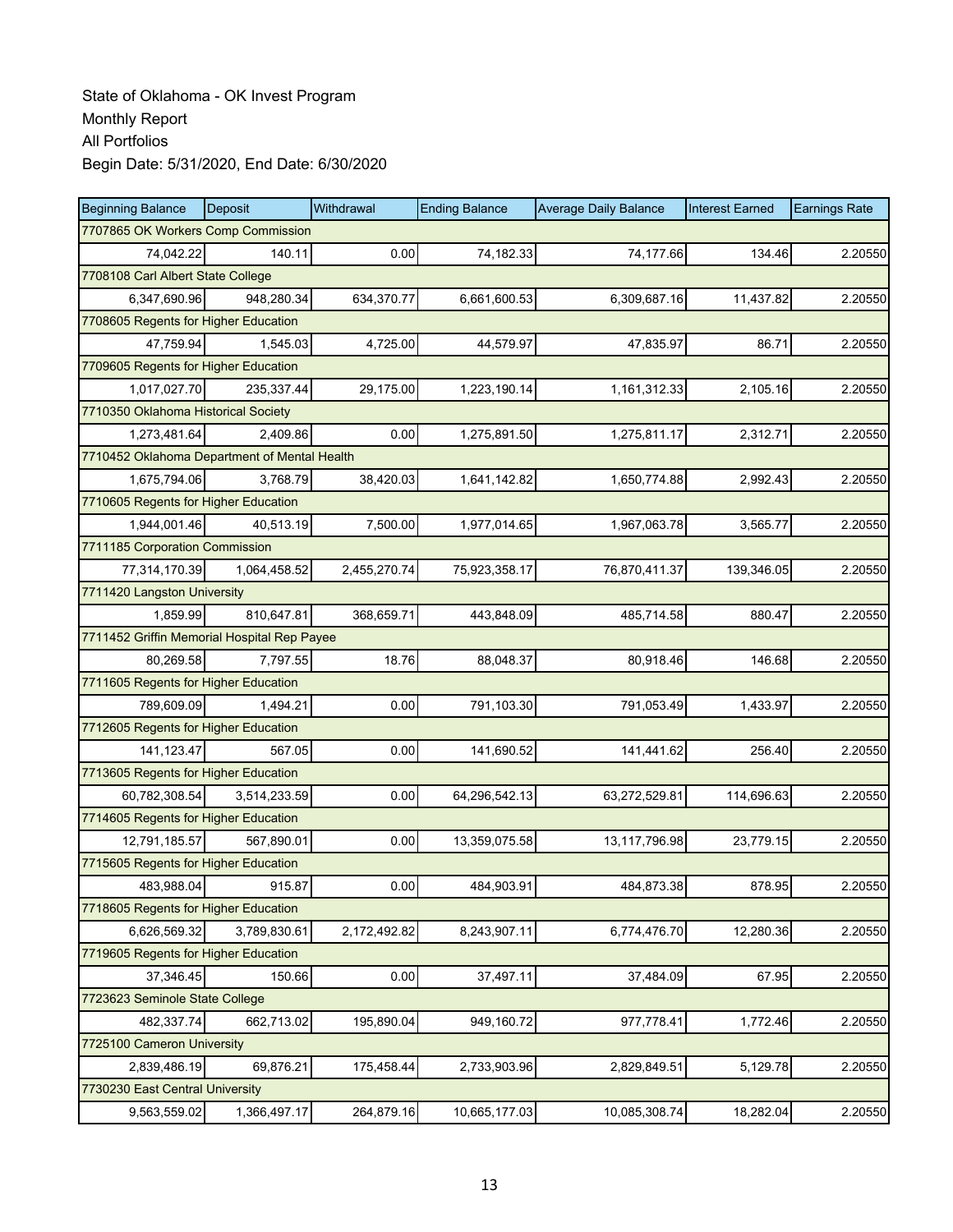| <b>Beginning Balance</b>                       | Deposit      | Withdrawal   | <b>Ending Balance</b> | <b>Average Daily Balance</b> | <b>Interest Earned</b> | <b>Earnings Rate</b> |  |  |
|------------------------------------------------|--------------|--------------|-----------------------|------------------------------|------------------------|----------------------|--|--|
| 7730830 Department of Human Services           |              |              |                       |                              |                        |                      |  |  |
| 288,928.63                                     | 13.957.78    | 4,662.70     | 298,223.71            | 296.965.90                   | 538.32                 | 2.20550              |  |  |
| 7740605 Regents for Higher Education           |              |              |                       |                              |                        |                      |  |  |
| 16,470,096.29                                  | 3,959,077.67 | 3,207,424.87 | 17,221,749.09         | 17,069,417.88                | 30,942.41              | 2.20550              |  |  |
| 7741241 Redlands Community College             |              |              |                       |                              |                        |                      |  |  |
| 1,557,602.38                                   | 105,420.35   | 112,511.87   | 1,550,510.86          | 1,505,737.35                 | 2,729.51               | 2.20550              |  |  |
| 7745605 Regents for Higher Education           |              |              |                       |                              |                        |                      |  |  |
| 32,692.24                                      | 11,502.89    | 0.00         | 44,195.13             | 40,942.60                    | 74.22                  | 2.20550              |  |  |
| 7747470 Murray State College                   |              |              |                       |                              |                        |                      |  |  |
| 5,423,411.59                                   | 212,016.88   | 884,616.46   | 4,750,812.01          | 5,295,497.19                 | 9,599.36               | 2.20550              |  |  |
| 7750350 Oklahoma Historical Society            |              |              |                       |                              |                        |                      |  |  |
| 1,099,991.27                                   | 2,087.41     | 41,325.22    | 1,060,753.46          | 1,078,010.92                 | 1,954.15               | 2.20550              |  |  |
| 7750531 Rose State College                     |              |              |                       |                              |                        |                      |  |  |
| 13,666,301.60                                  | 770.025.07   | 2,293,461.24 | 12, 142, 865. 43      | 12,623,550.68                | 22,883.21              | 2.20550              |  |  |
| 7751485 Northeastern State University          |              |              |                       |                              |                        |                      |  |  |
| 19,060,106.48                                  | 1,850,972.71 | 1,257,626.87 | 19,653,452.32         | 19,457,442.84                | 35,271.28              | 2.20550              |  |  |
| 7752485 Northeastern State University          |              |              |                       |                              |                        |                      |  |  |
| 2,898,121.46                                   | 5,484.31     | 0.00         | 2,903,605.77          | 2,903,422.96                 | 5,263.15               | 2.20550              |  |  |
| 7765665 Southwestern Oklahoma State University |              |              |                       |                              |                        |                      |  |  |
| 10,686,922.76                                  | 5,028.13     | 2,795,296.33 | 7,896,654.56          | 10,256,769.51                | 18,592.85              | 2.20550              |  |  |
| 7790041 Western Oklahoma State University      |              |              |                       |                              |                        |                      |  |  |
| 37,113.01                                      | 54,071.17    | 58,442.43    | 32,741.75             | 30,339.52                    | 55.00                  | 2.20550              |  |  |
| 7790230 East Central University                |              |              |                       |                              |                        |                      |  |  |
| 274,636.37                                     | 308,290.62   | 333,731.48   | 249,195.51            | 157,545.04                   | 285.59                 | 2.20550              |  |  |
| 7790241 Redlands Community College             |              |              |                       |                              |                        |                      |  |  |
| 75,320.96                                      | 170,372.31   | 78,059.00    | 167,634.27            | 124,776.17                   | 226.19                 | 2.20550              |  |  |
| 7790470 Murray State College                   |              |              |                       |                              |                        |                      |  |  |
| 29,353.89                                      | 97,683.71    | 114,321.00   | 12,716.60             | 89,174.89                    | 161.65                 | 2.20550              |  |  |
| 7790485 Northeastern State University          |              |              |                       |                              |                        |                      |  |  |
| 2,235,757.26                                   | 653,632.30   | 684,953.27   | 2,204,436.29          | 2,042,342.17                 | 3,702.23               | 2.20550              |  |  |
| 7790490 Northern Oklahoma College              |              |              |                       |                              |                        |                      |  |  |
| 588,688.09                                     | 207,535.95   | 186,912.32   | 609,311.72            | 669,516.24                   | 1,213.66               | 2.20550              |  |  |
| 7790660 Southeastern State University          |              |              |                       |                              |                        |                      |  |  |
| 85,333.09                                      | 288,182.21   | 299,214.09   | 74,301.21             | 58,256.23                    | 105.60                 | 2.20550              |  |  |
| 7790665 Southwestern Oklahoma State University |              |              |                       |                              |                        |                      |  |  |
| 750,202.36                                     | 1,056.48     | 465,074.35   | 286,184.49            | 481,343.26                   | 872.55                 | 2.20550              |  |  |
| 7805370 OIFA                                   |              |              |                       |                              |                        |                      |  |  |
| 105.51                                         | 0.20         | 0.00         | 105.71                | 105.70                       | 0.19                   | 2.20550              |  |  |
| 7823740 OCIA 2008B Reserve Fund                |              |              |                       |                              |                        |                      |  |  |
| 671.25                                         | 1.27         | 0.00         | 672.52                | 672.48                       | 1.22                   | 2.20550              |  |  |